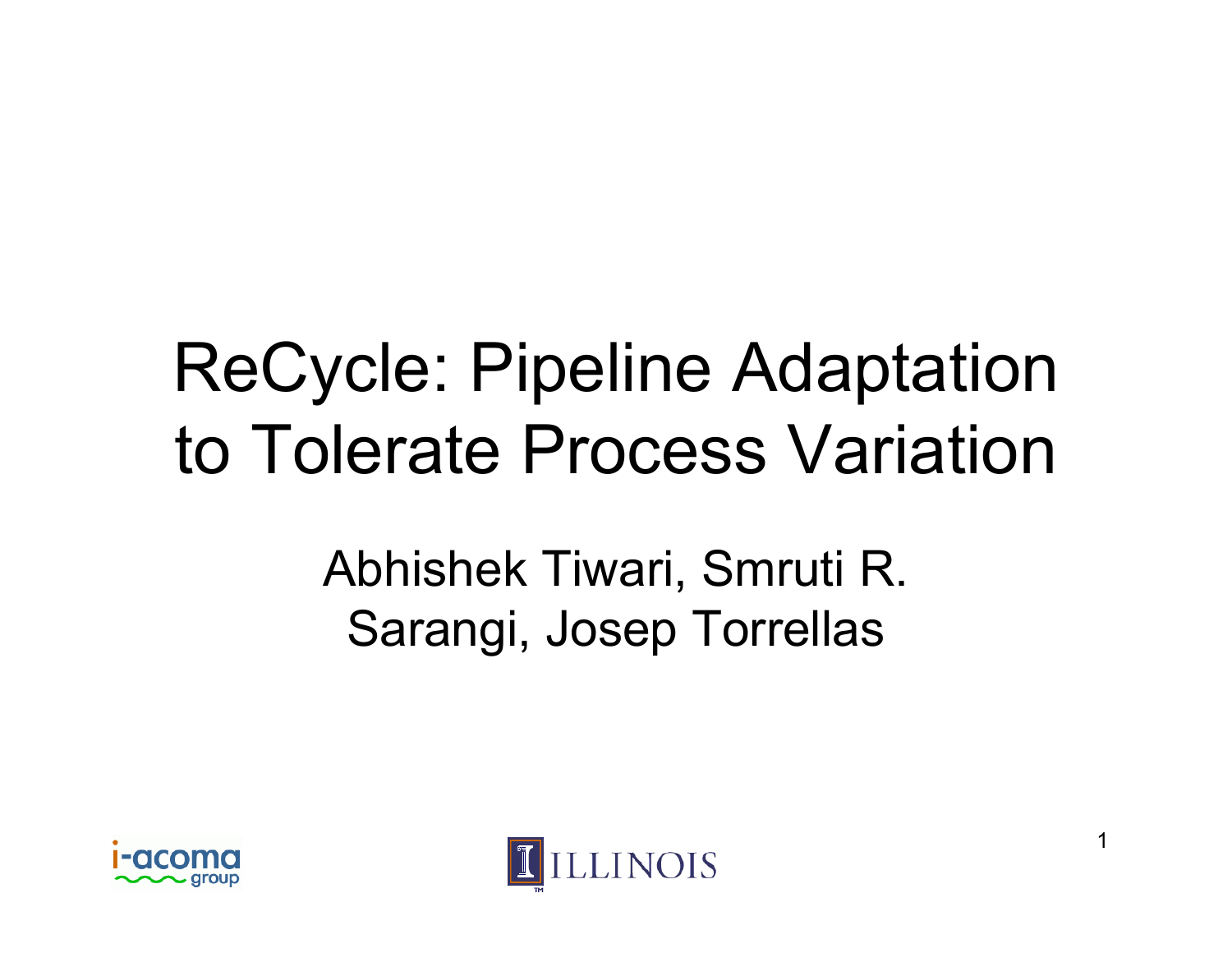# **Outline**

- Motivation
- •ReCycle Idea
- •• Using ReCycle
- •ReCycle System overview
- Results



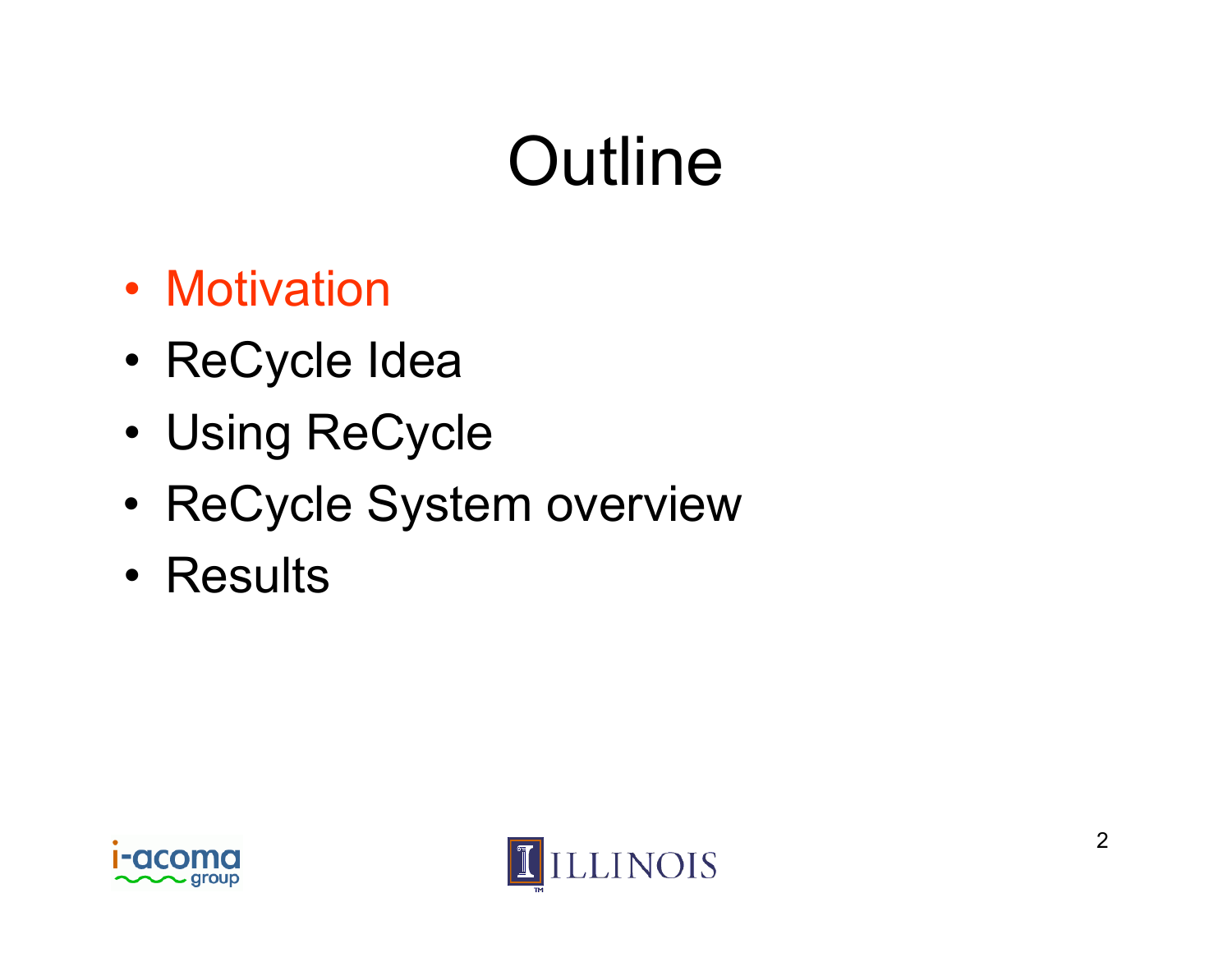## **Motivation**

- Variation makes some stages slower than others
- •Slowest stage determines clock period
- •Wasted cycle time in fast stages



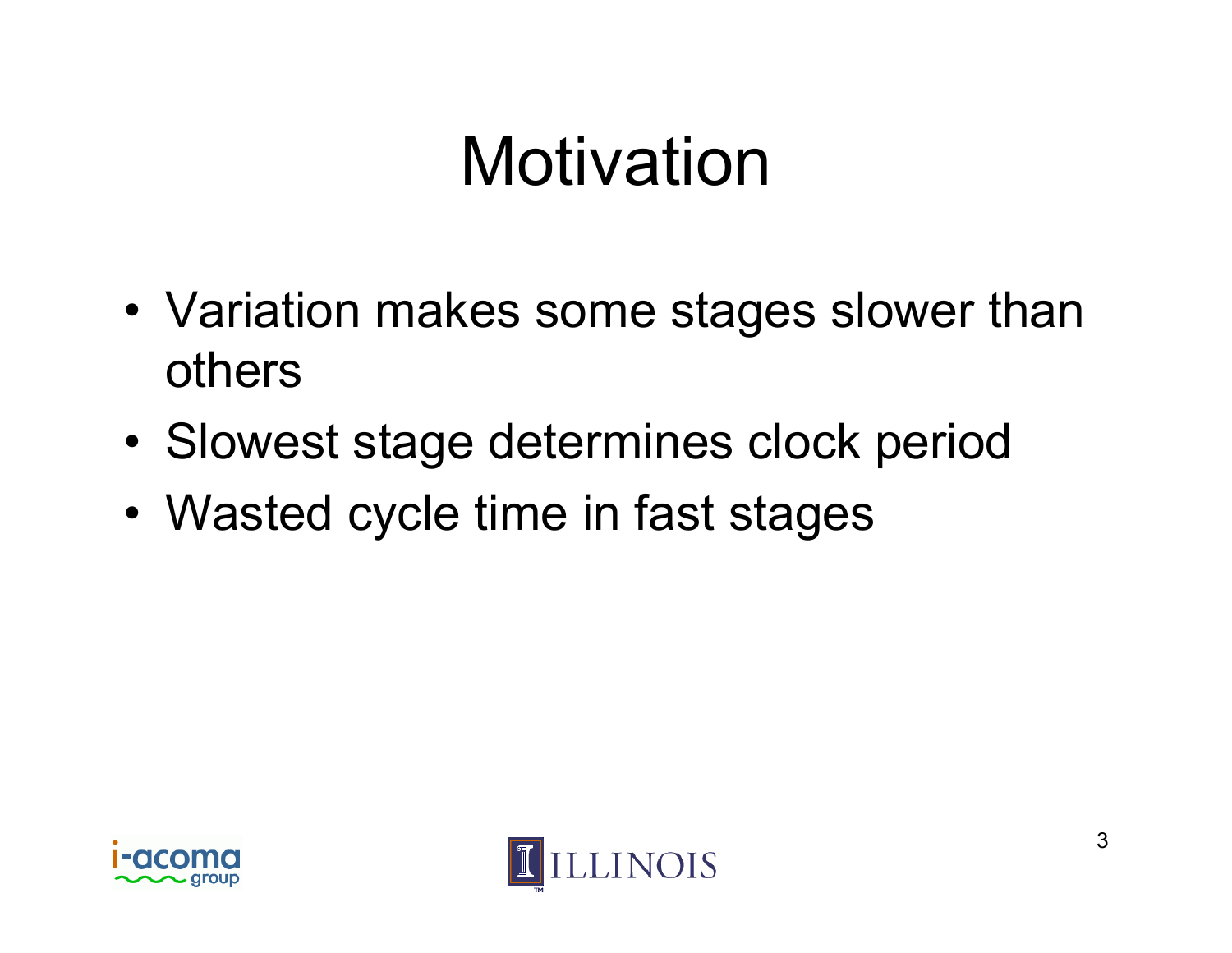# Existing Solutions

#### Circuit Level

- $\bullet$ ABB and ASV
- $\bullet$ **Complicate** manufacturing process
- Increase leakage
- Degrade lifetime reliability X-PIp  $\bullet$

#### Architecture Level

- VACA, Variable Latency Register Files
	- Target specific functional blocks
- • X-Pi pe,Razo r
	- Redesigning latching elements
	- Substantial design effort and hardware overhead



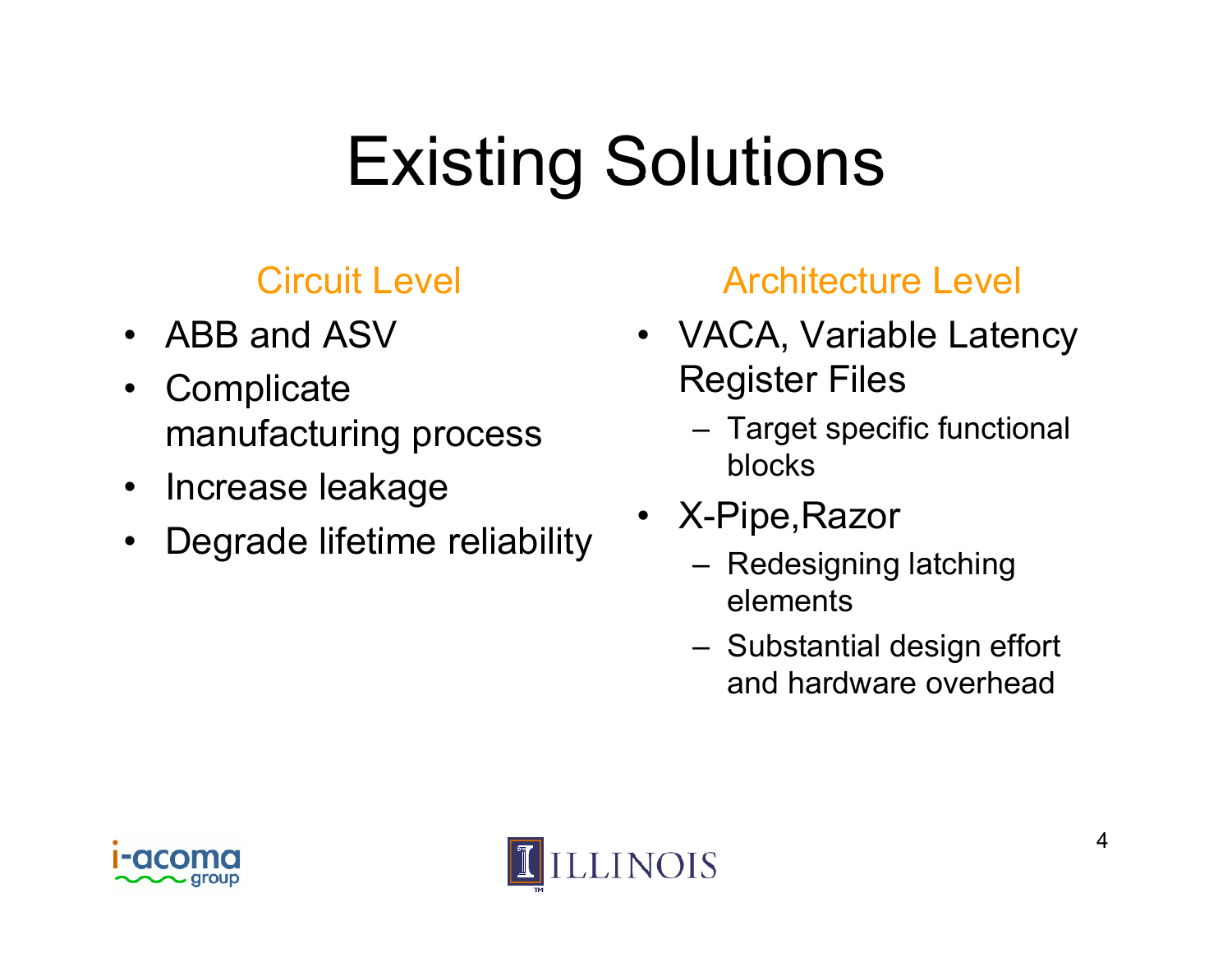# **Outline**

- Motivation
- •ReCycle Idea
- •• Using ReCycle
- •ReCycle System overview
- Results



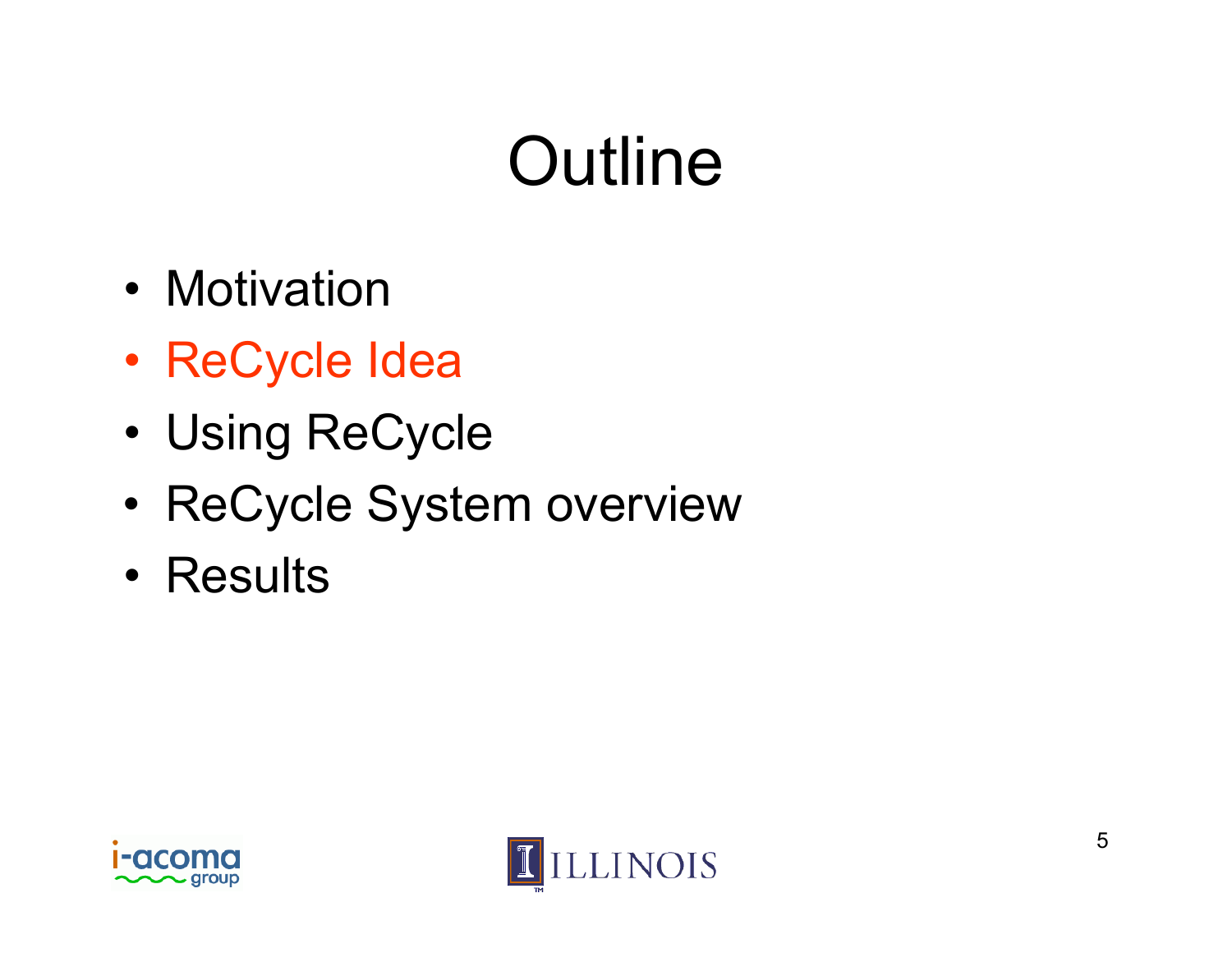# ReCycle Idea

- •• Transfer excess cycle time from fast stages to slower ones
- •• Clock the pipeline at the average stage delay
- •• Comprehensively apply to entire pipeline
	- Timing constraints
	- Pipeline loops



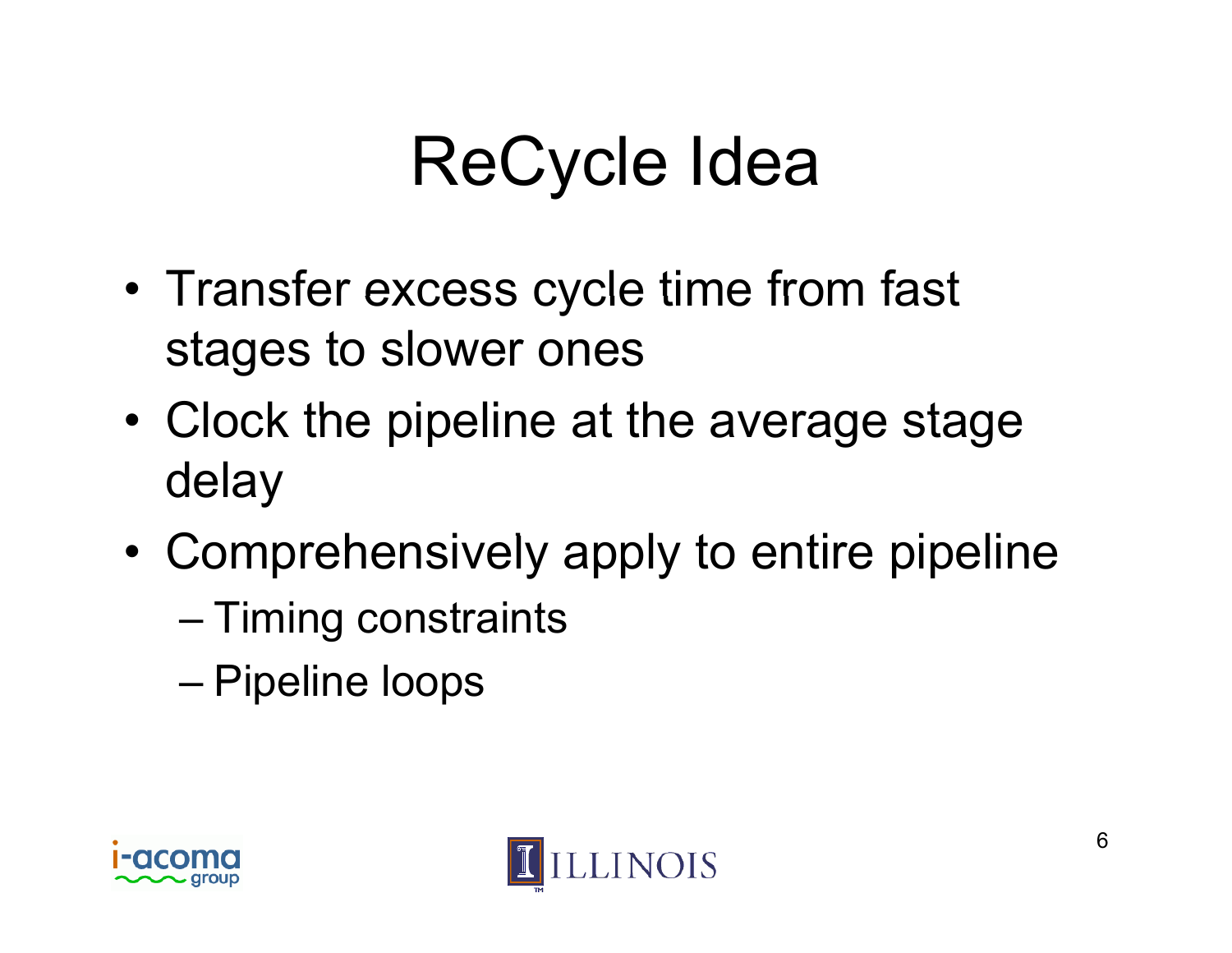# Effect of Process Variation





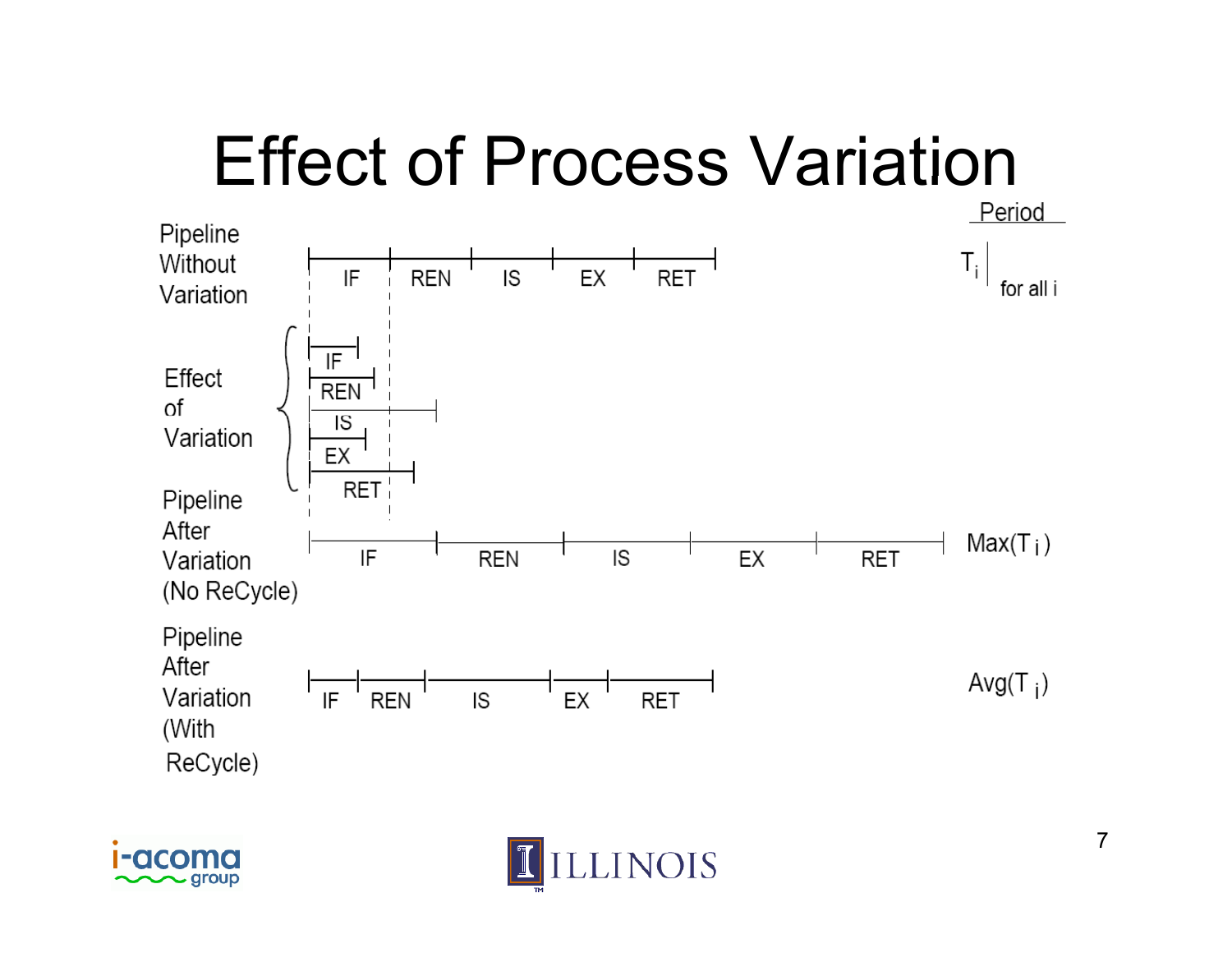# Pipeline Stage Clock Skew





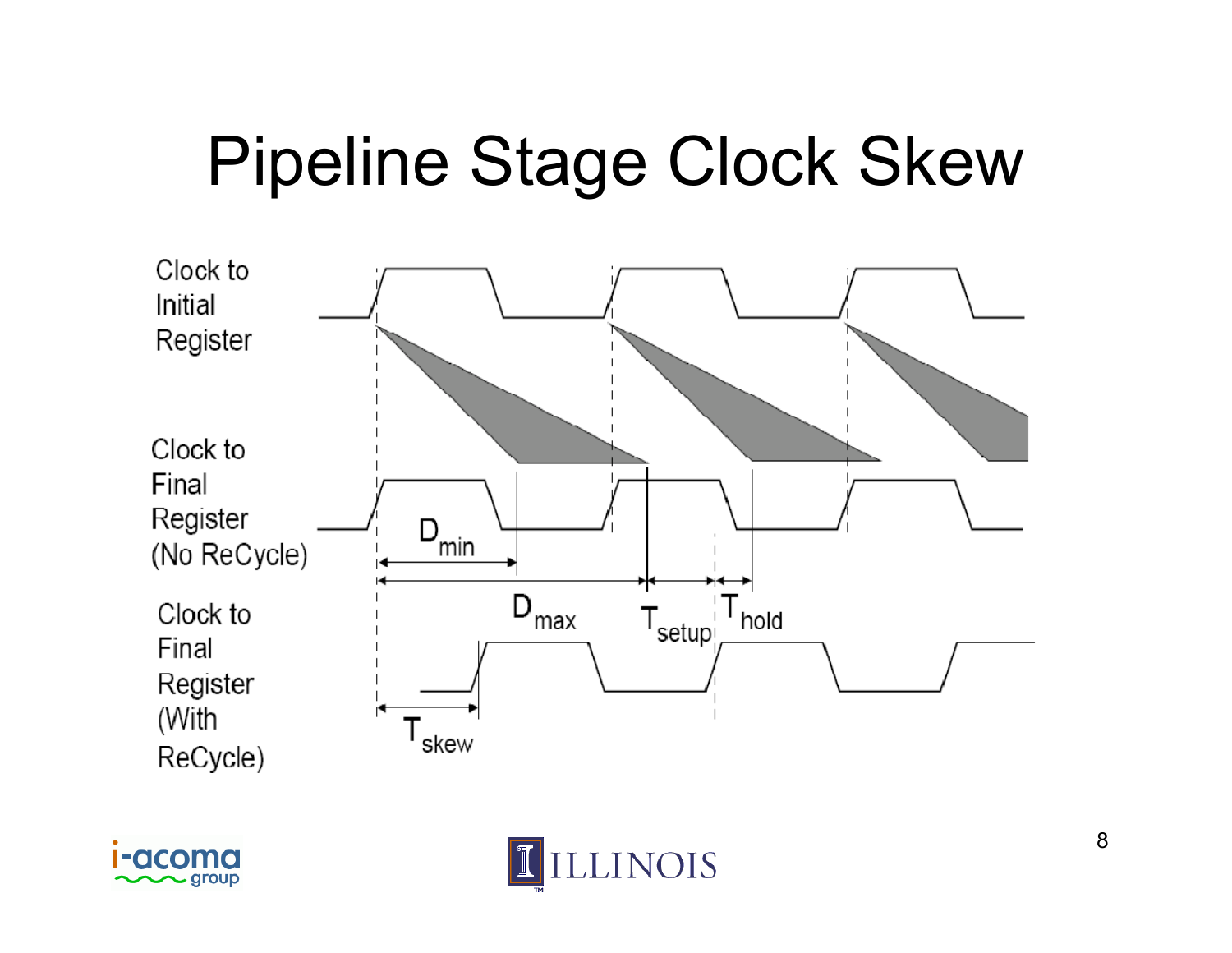# Timing Constraints



- Linear Program formulation
- Map to a graph
- Solve using shortest paths algorithm [Albrecht et al]



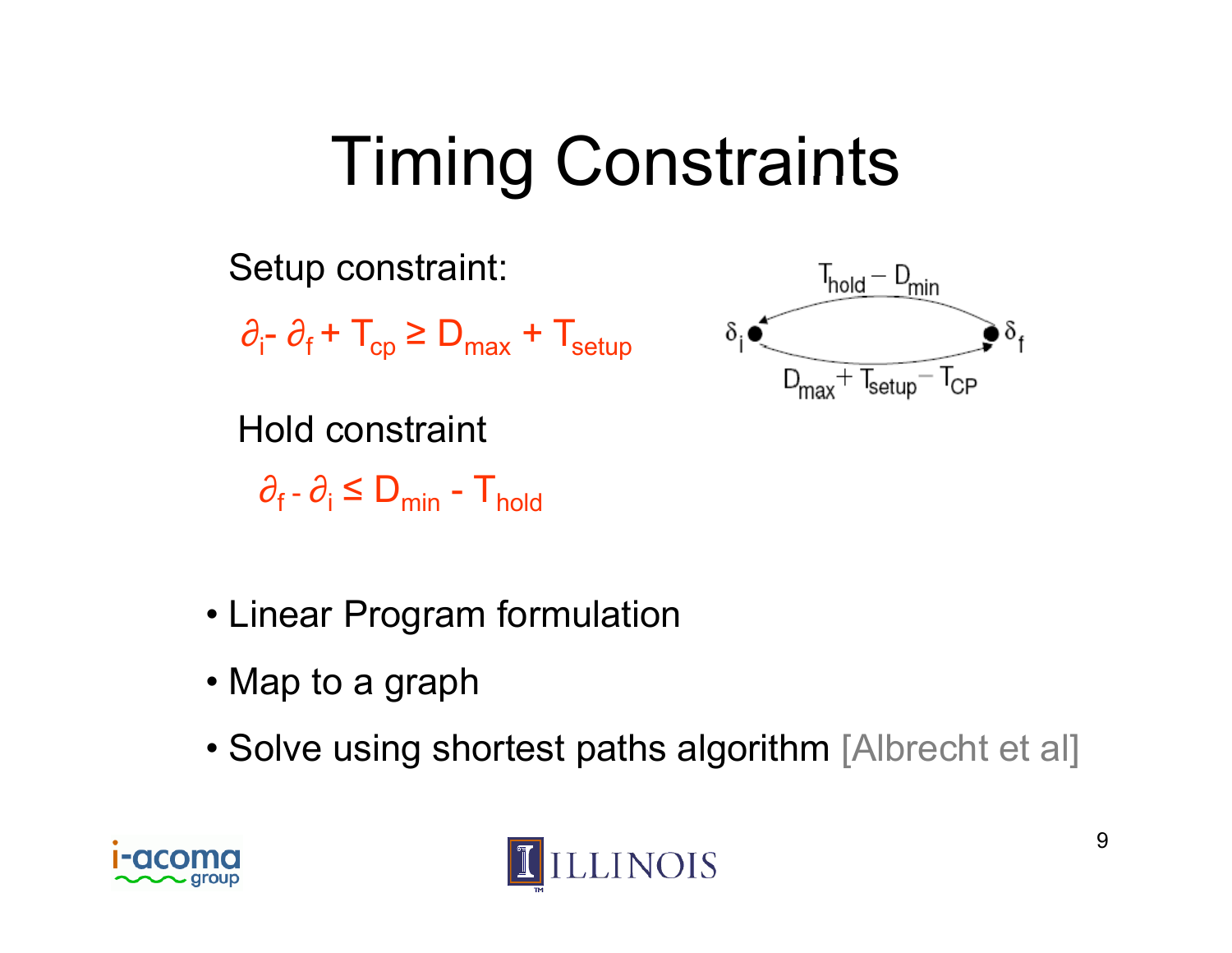# Determining D<sub>max</sub> and D<sub>min</sub>

- •• Before fabrication: identify groups of slowest and fastest paths
- • After fabrication: apply BIST vectors at a range of frequencies to these paths



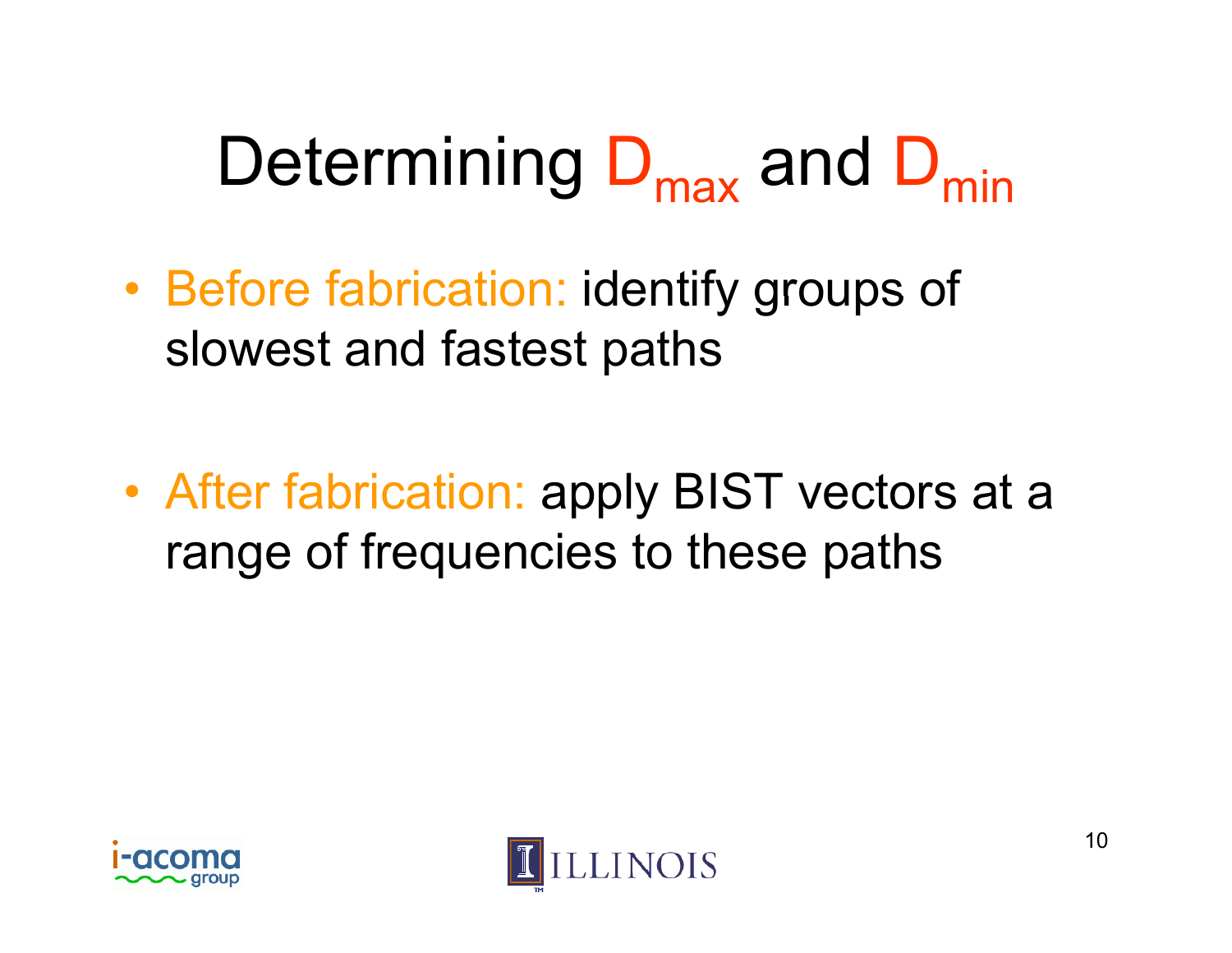#### Pipeline loops





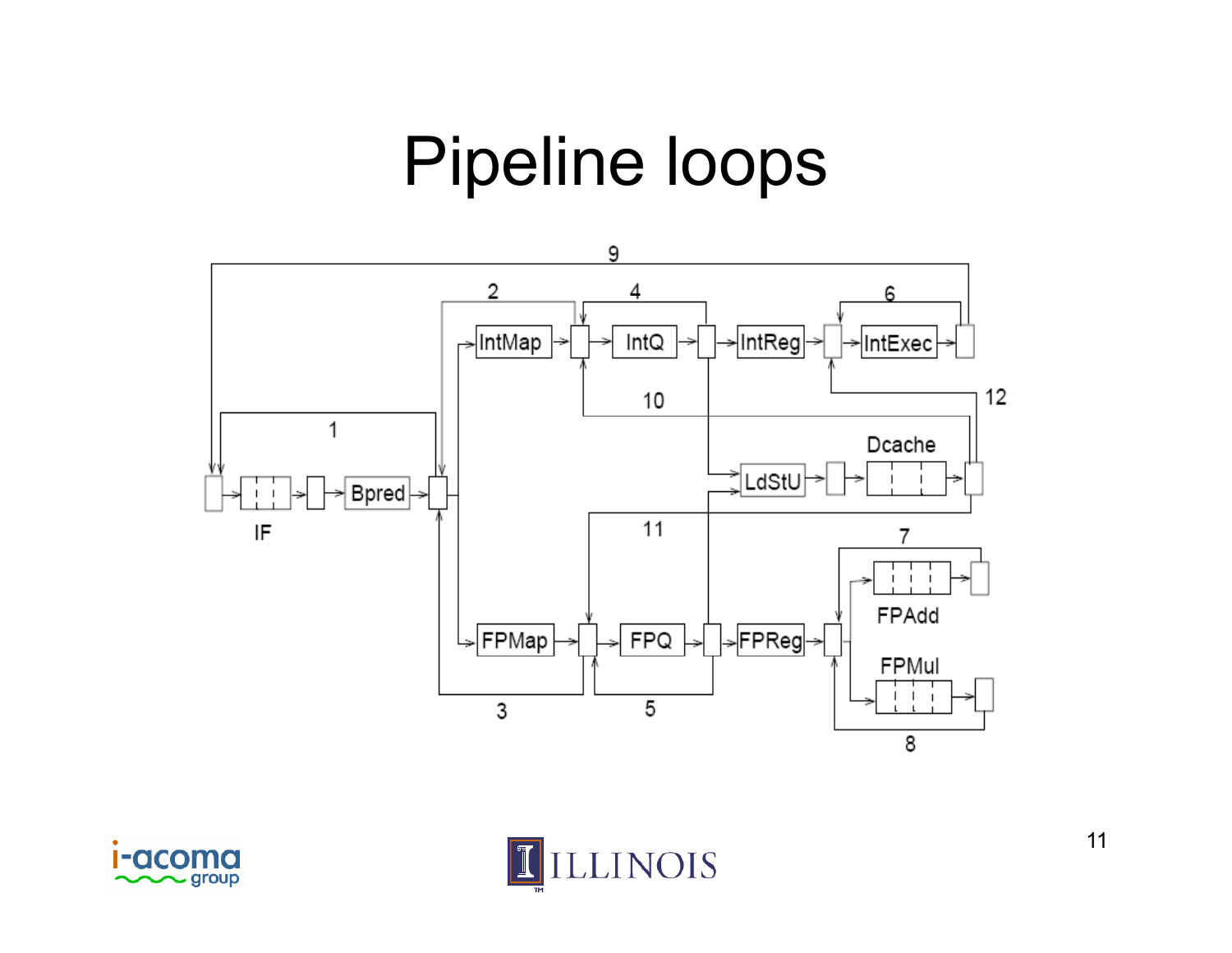## Clock Distribution Network





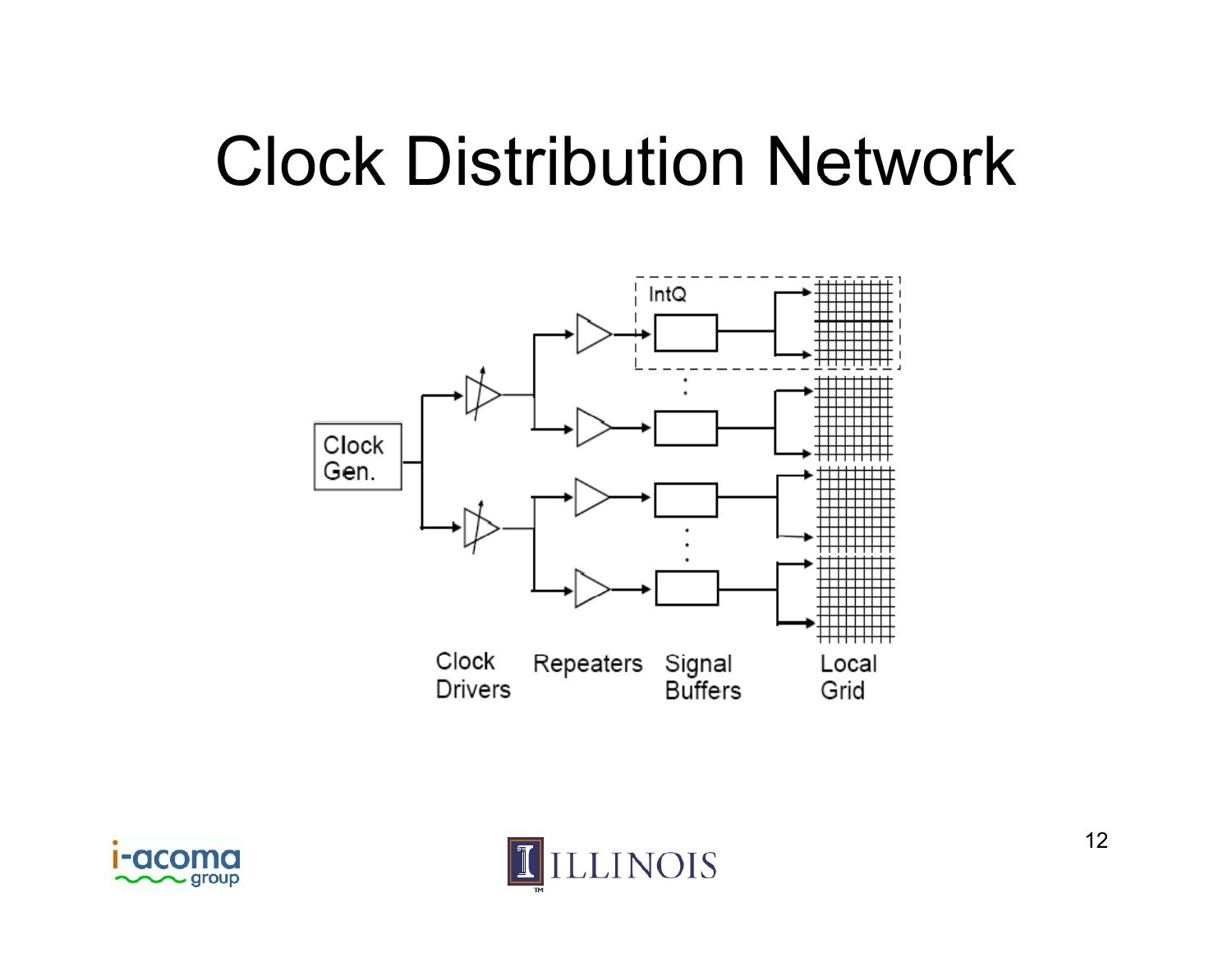## Clock Distribution Network





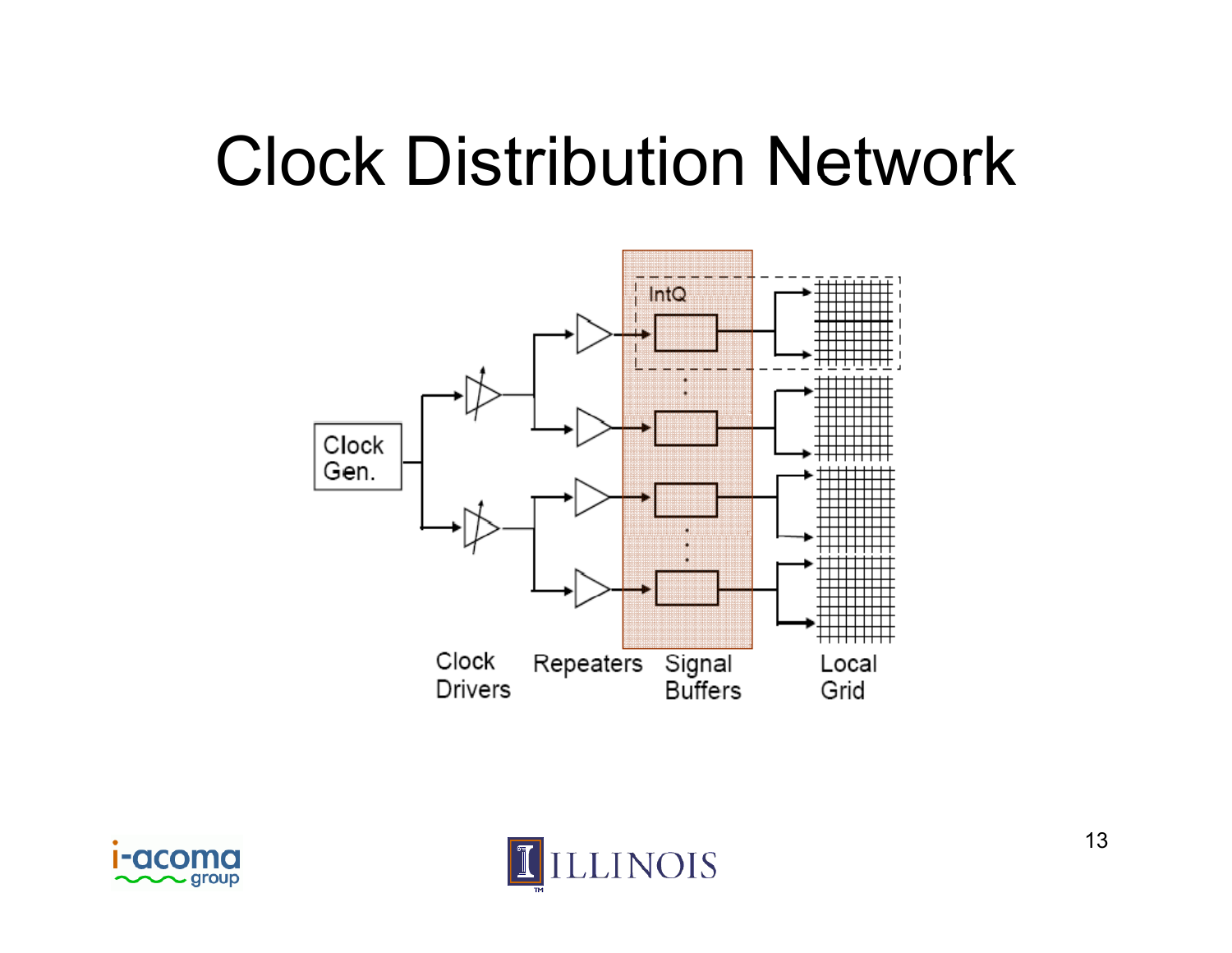### **Tunable Delay Buffers**





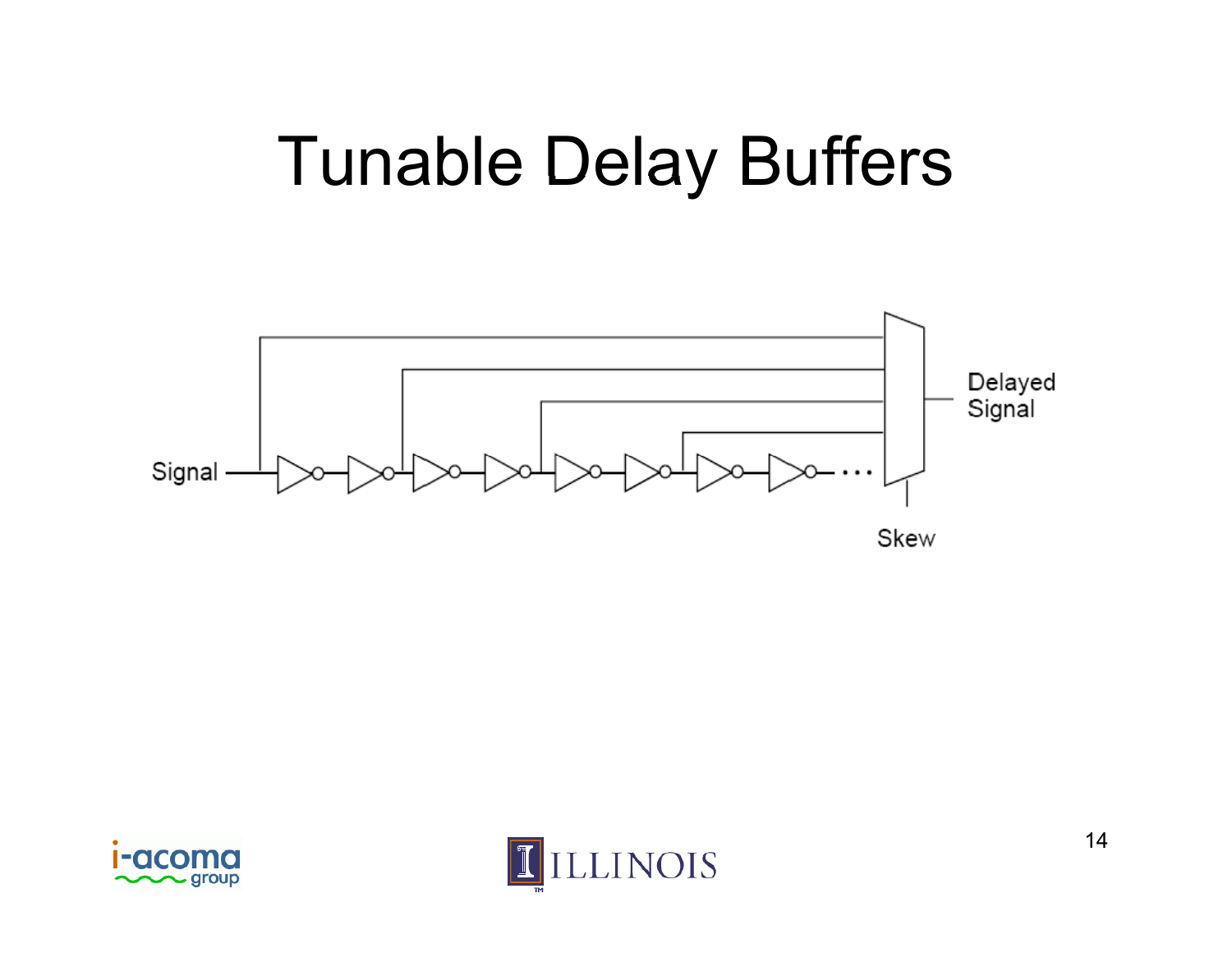# **Outline**

- Motivation
- •ReCycle Idea
- •• Using ReCycle
- •ReCycle System overview
- Results



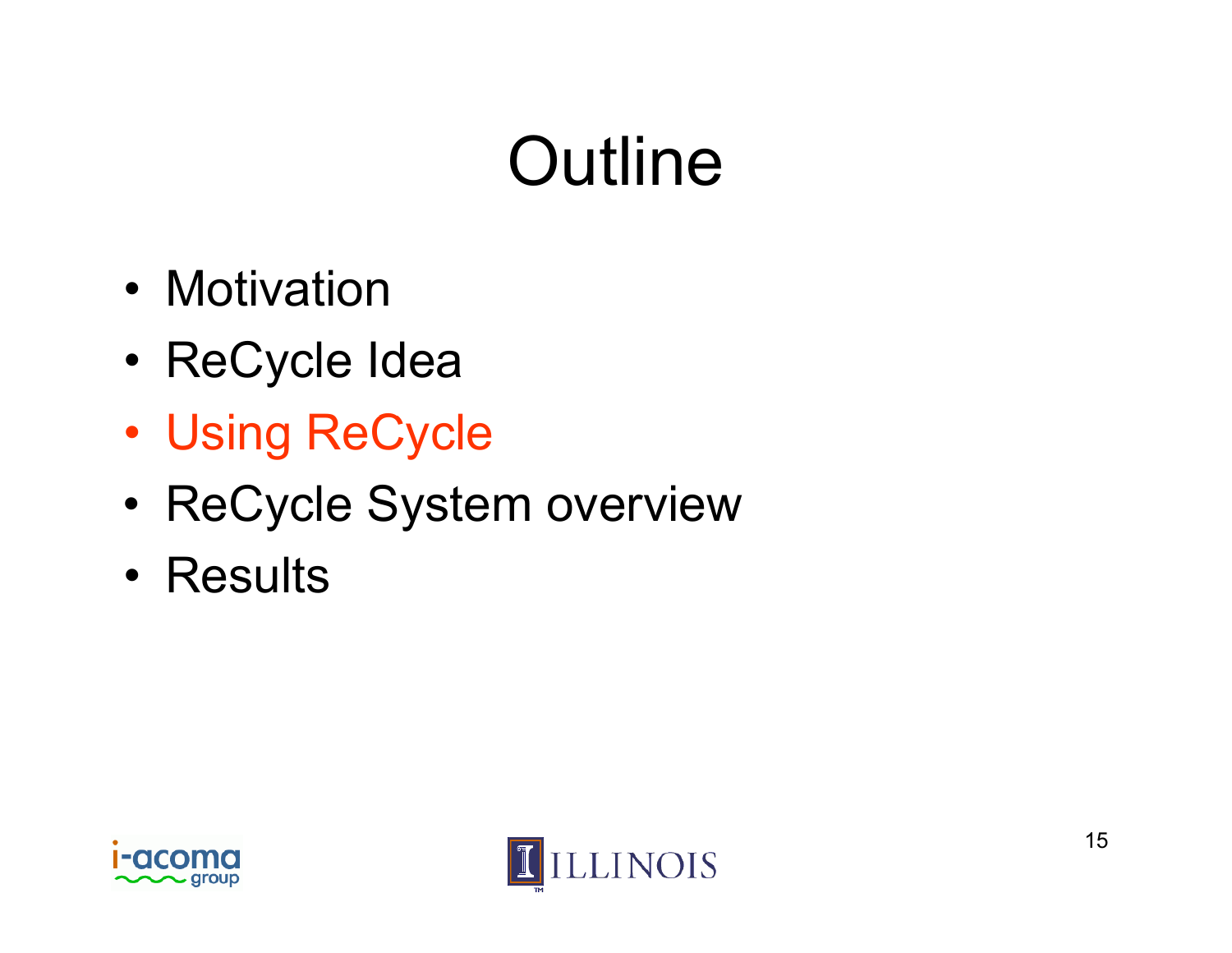# Using ReCycle

- Enabling high-frequency, long pipelines
- Adding Donor stages
- Pushing slack to feedback paths
	- Power reduction
	- Improved reliability
- $\bullet\,$  Salvaging chips rejected due to hold violations



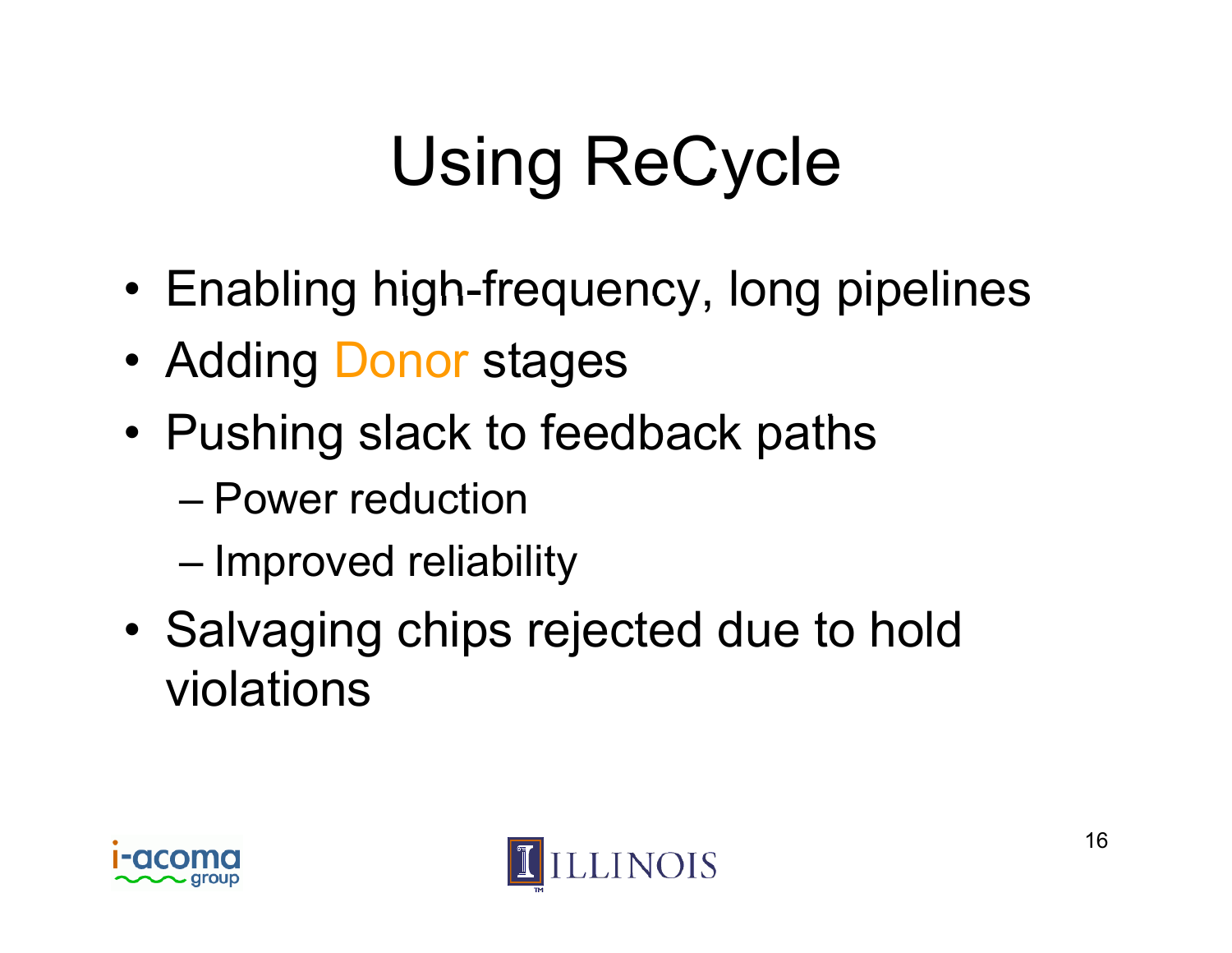## Enabling High-Frequency Pipelines

- Intuitive analytical model:
	- All paths in a stage have same delay
	- Path delays across stages are uncorrelated
	- Stage delays are normally distributed ~N(μ,σ)



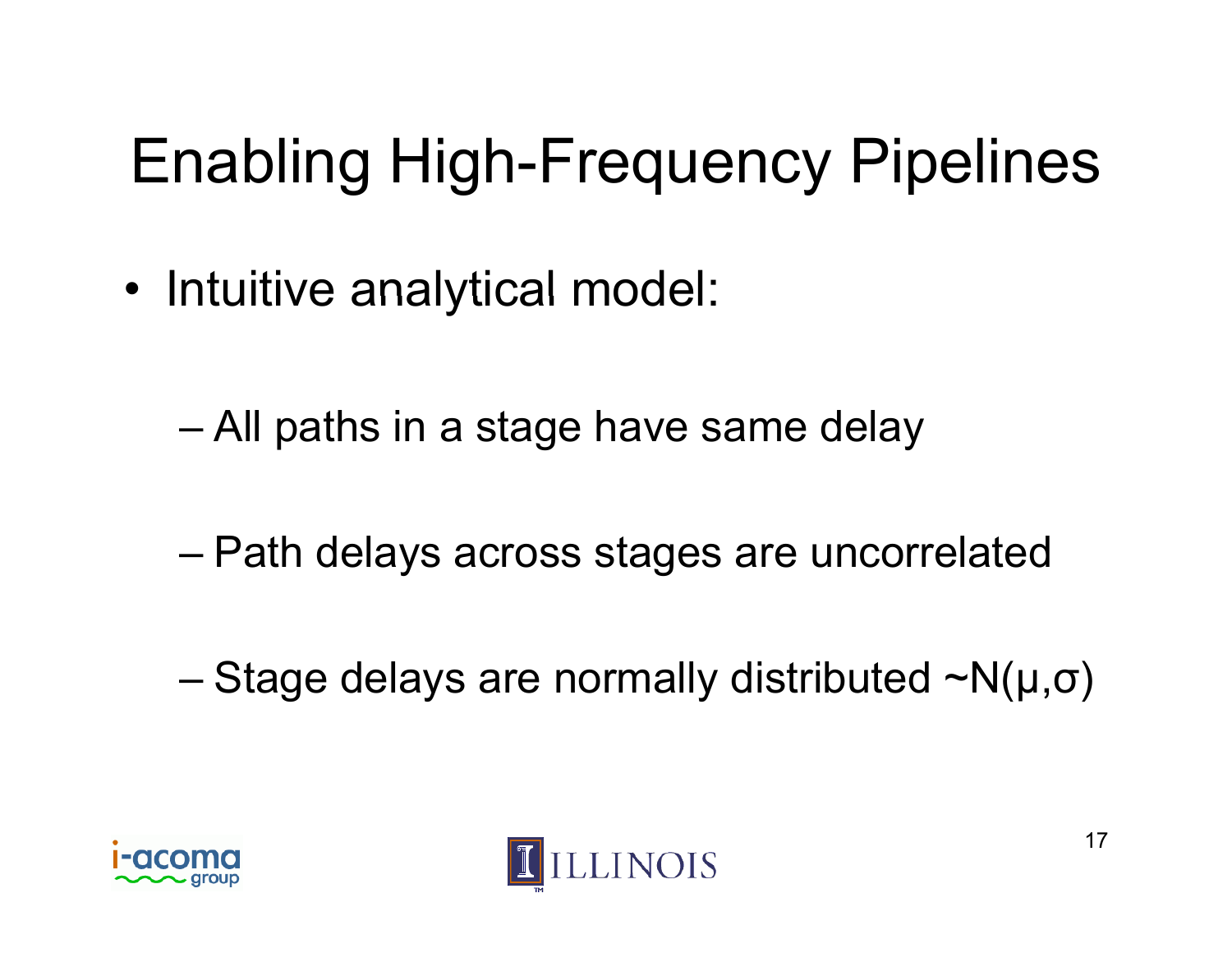# Pipeline Without ReCycle

• Cumulative distribution function of clock period  $T_{CP}$ 

$$
-\mathsf{F}^{\mathsf{nr}}_{\mathsf{CP}}(x) = \mathsf{P}(\mathsf{T}_{\mathsf{CP}} \leq x)
$$

$$
= \mathsf{P}(\mathsf{T}_1 \leq x \mathsf{T} \dots \mathsf{T} \mathsf{T}_N \leq x)
$$

Path delays are independent, therefore

• 
$$
F^{\text{nr}}_{\text{CP}}(x) = P(T_1 \leq x) \dots P(T_N \leq x)
$$

Let  $F(x)$  = CDF of individual stage delay

• 
$$
F^{\text{nr}}_{\text{CP}}(x) = (F(x))^N
$$



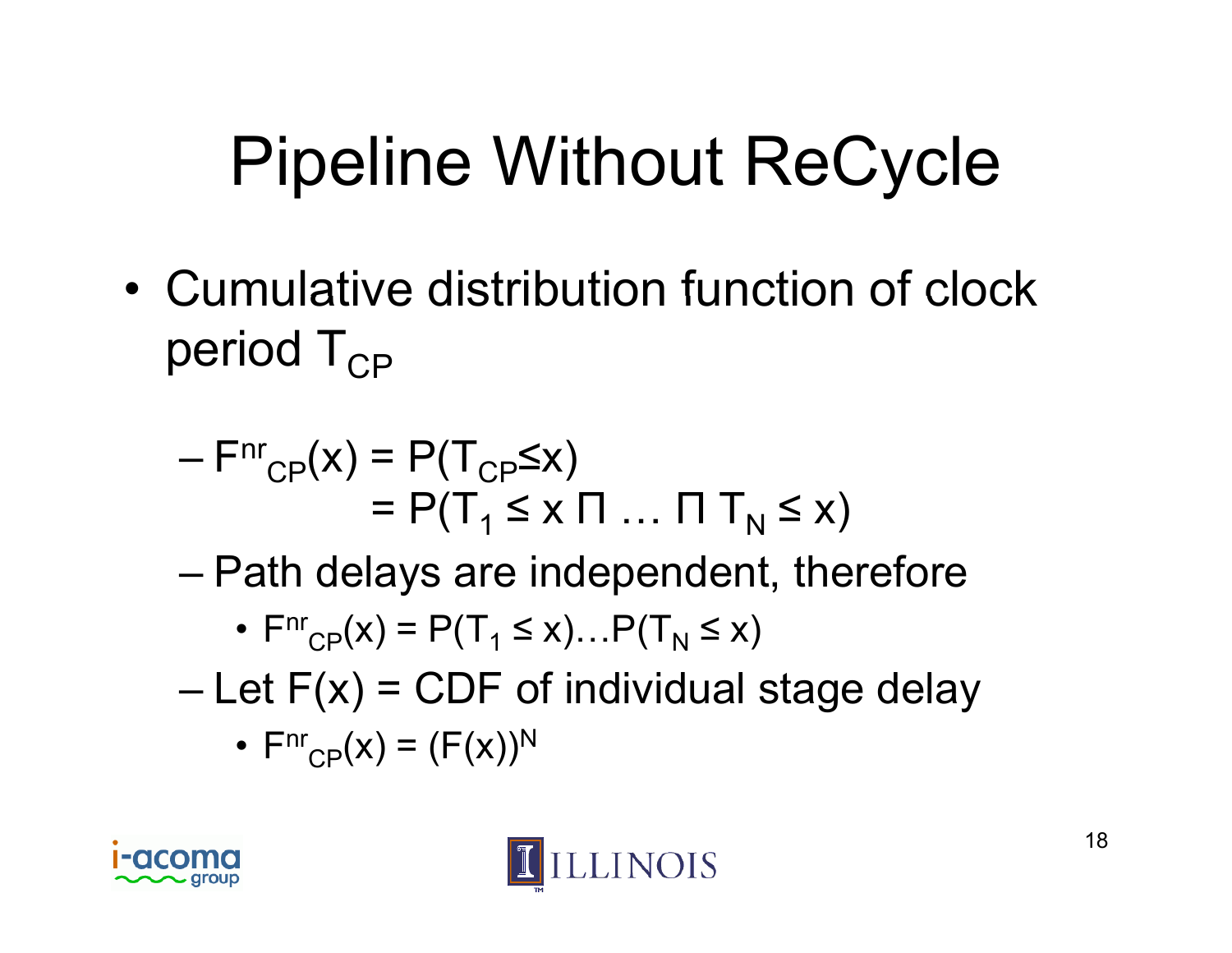# Pipeline With ReCycle

• 
$$
F^r_{CP}(x) = P(T_{CP} \le x)
$$
  
=  $P((T_1 + ... + T_N)/N \le x)$   
=  $F(x)$ 

•Thus,  $\mathsf{F}^{\mathsf{nr}}\mathsf{_{CP}}(\mathsf{x})$  = ( $\mathsf{F}^{\mathsf{r}}$  $_{\mathsf{CP}}(\mathsf{X}))^{\mathsf{N}}$ 

 Pipeline with ReCycle performs *exponentially*  better as we add more stages (*N* increases)



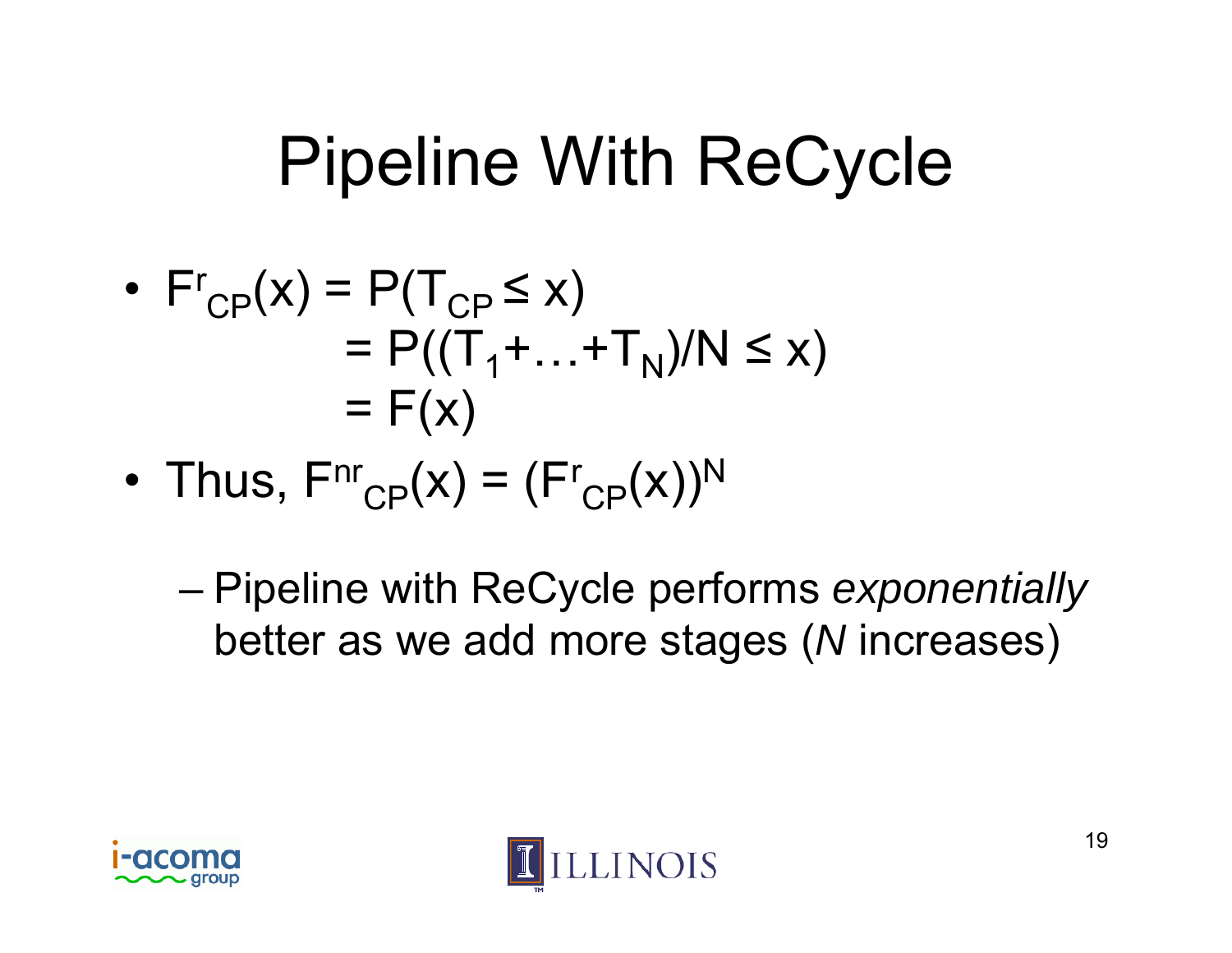# Adding Donor Stages

- Empty stage added to the *critical* loop
- Generates additional slack that is *donated* to other stages in the loop
- Implementation:
	- –– Include a Duplicate register after the output registers of some pipeline stages
	- Duplicate registers are transparent in normal operation
	- – Use pass-transistor multiplexing to enable and disable these latches



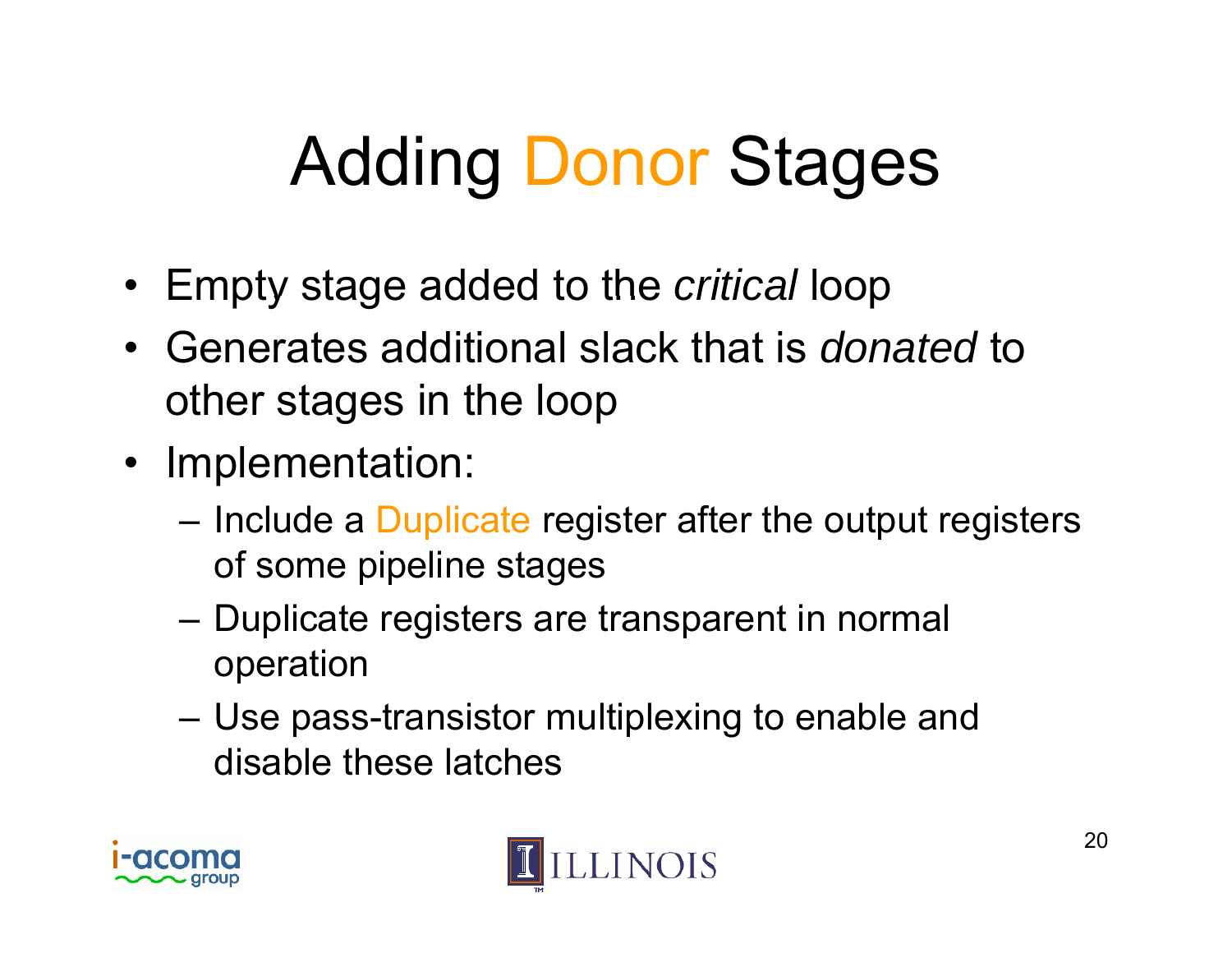# Donor Algorithm

- •• Identify critical loop using ReCycle algorithm
- •• Repeat for all duplicate registers in the loop:
	- Enable duplicate register
	- Measure IPC impact on workload
- •Chose duplicate with highest performance



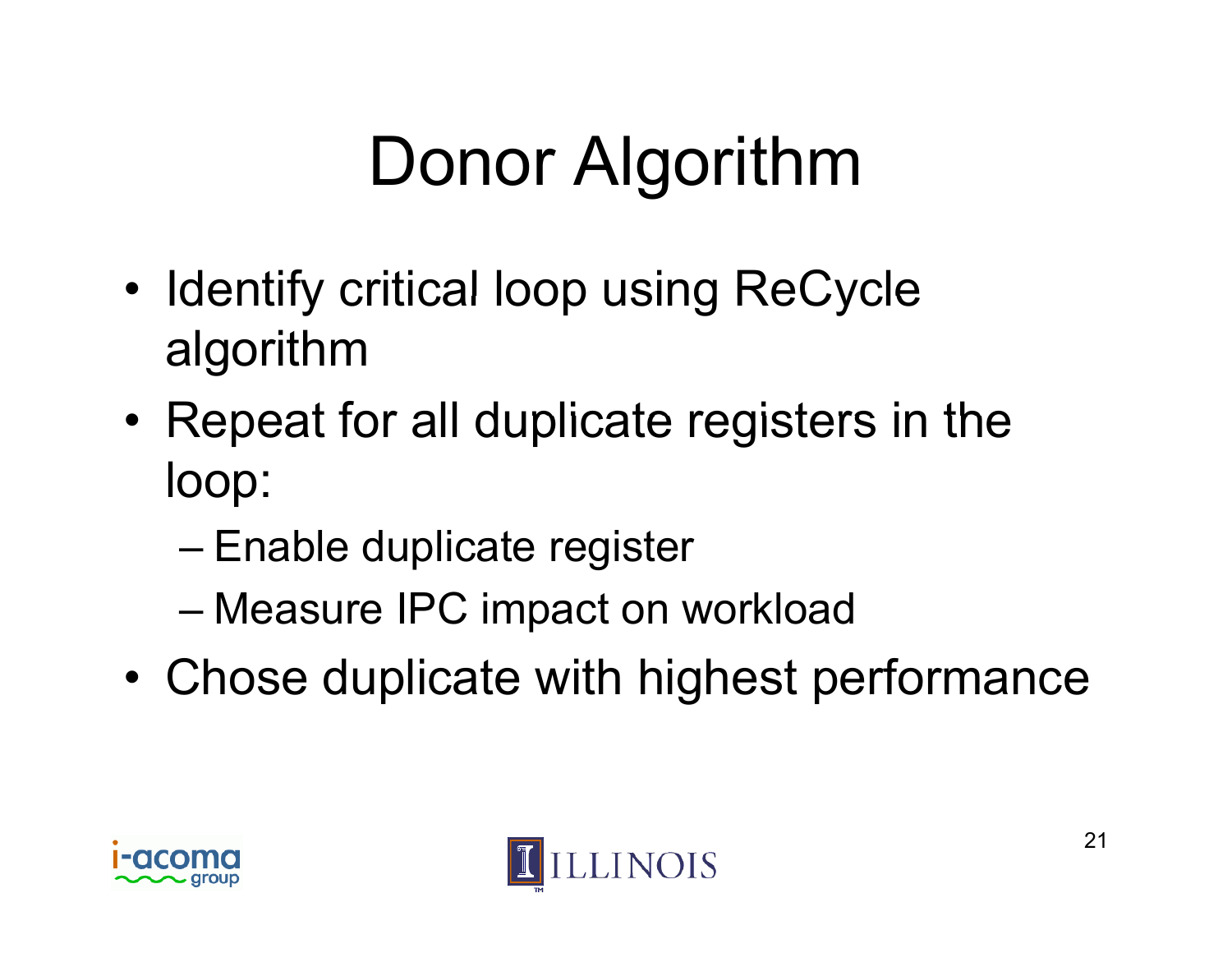#### Pushing Slack to Feedback Paths

- $\bullet$  Use ReCycle algorithm to squeeze out slack from logic datapaths and push it into feedback paths of each pipeline loop
- •• Use this extra slack in feedback paths to
	- 1. Eliminate repeaters: save power
	- 2. Improve routability: relax routing constraints



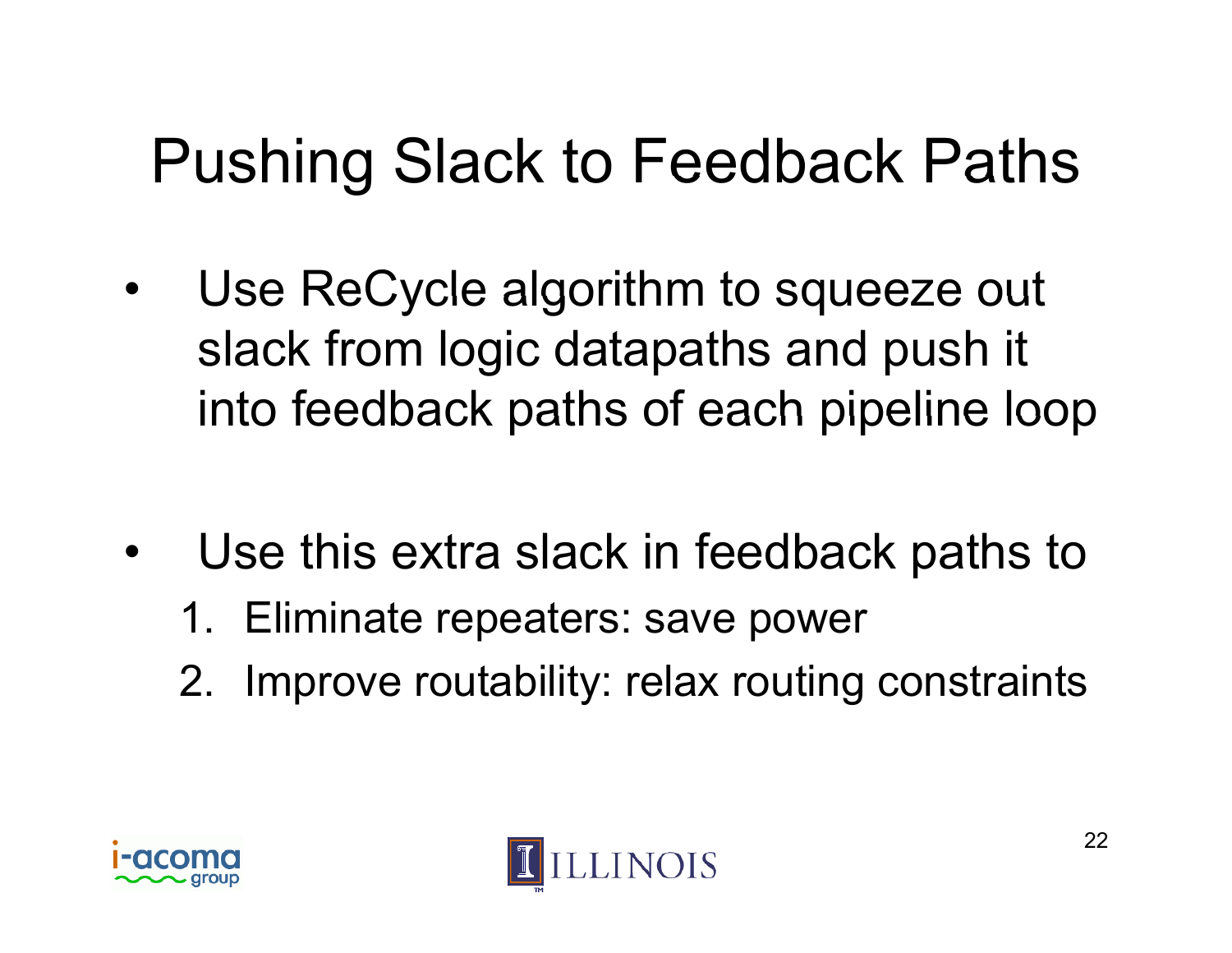# Overlapping Loops



Feedback paths of both loops 1 and 2 get slack of the shared stage *IntQ*



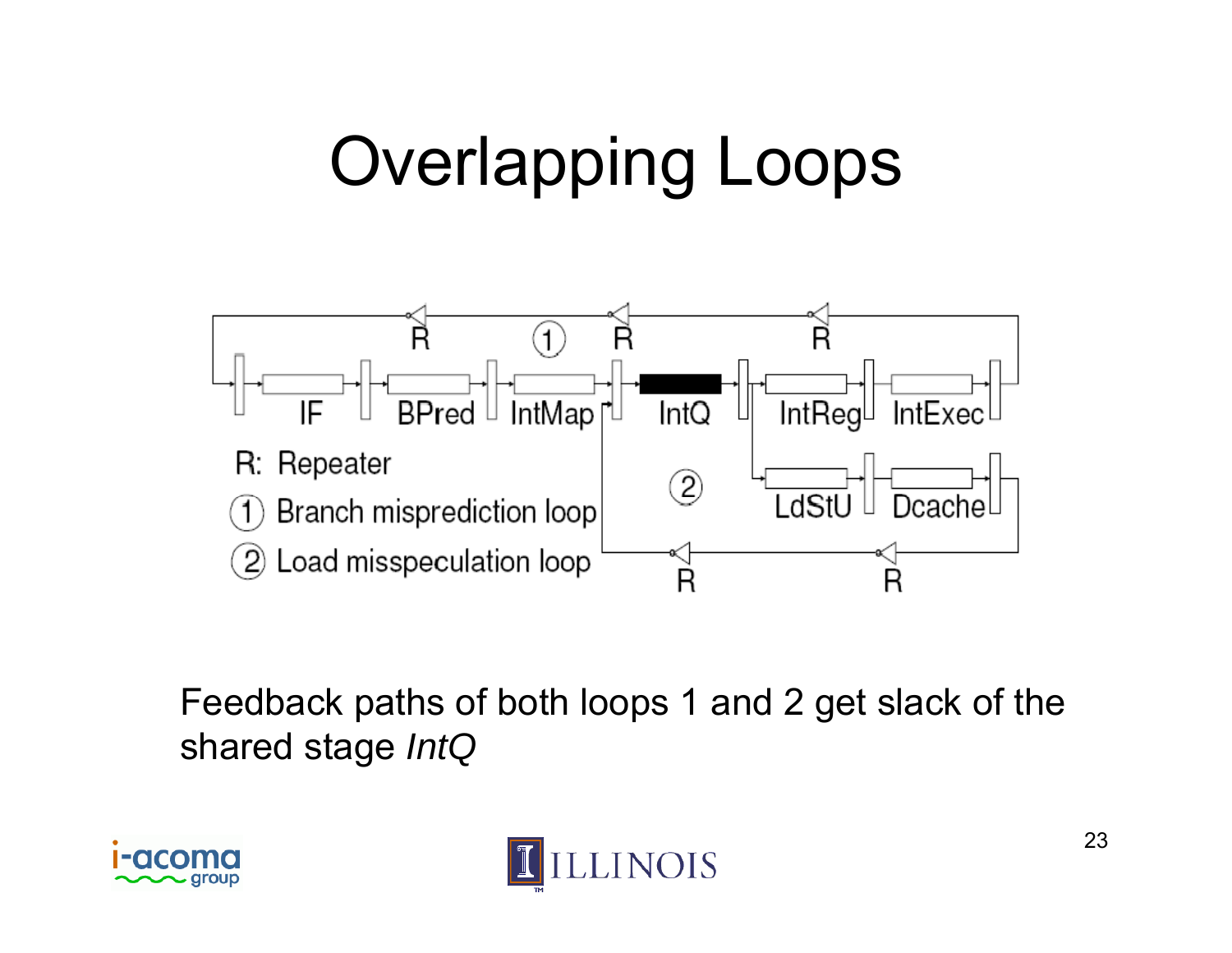#### Salvaging Chips Rejected Due to Hold Violations \_\_\_\_

Hold constraint:  $\left. \partial_{\rm f}$  -  $\partial_{\rm i}$  ≤  ${\sf D}_{\sf mi}$ d constraint:  $\partial_{\rm f}$  -  $\partial_{\rm i}$   $\leq$  D<sub>min</sub> - T<sub>hold</sub>

- Process variation can speed up some Process variation can speed up so<br>Process variation can speed up sometical paths such that  $D_{min} \leq T_{hold}$
- •• Slowing down critical paths by reducing voltage degrades noise margins of slow critical paths
- •ReCycle can adjust the latch skews  $\partial_f$  and  $\partial_{i}$  to meet the hold constraint



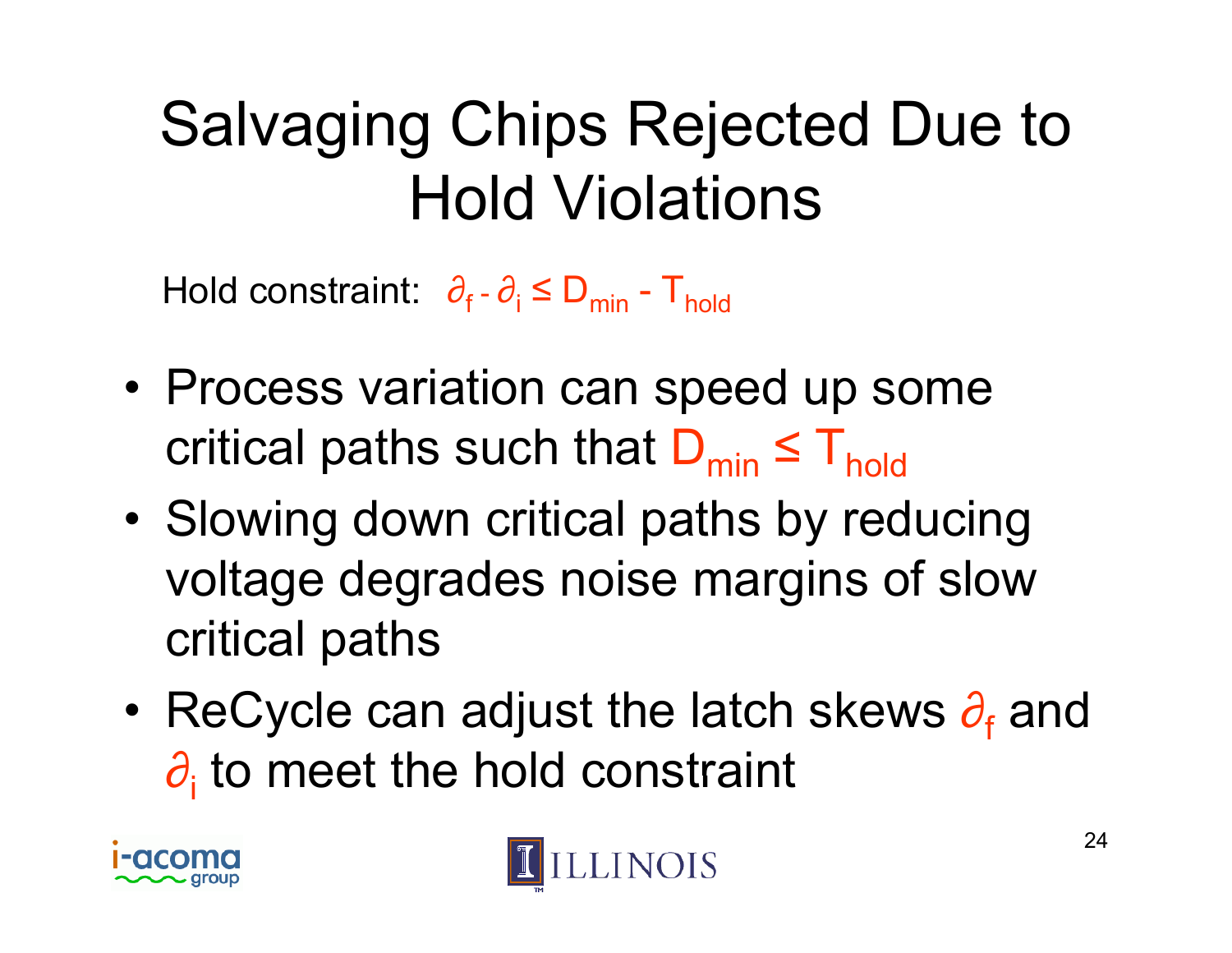# **Outline**

- Motivation
- •ReCycle Idea
- •• Using ReCycle
- •ReCycle System overview
- Results



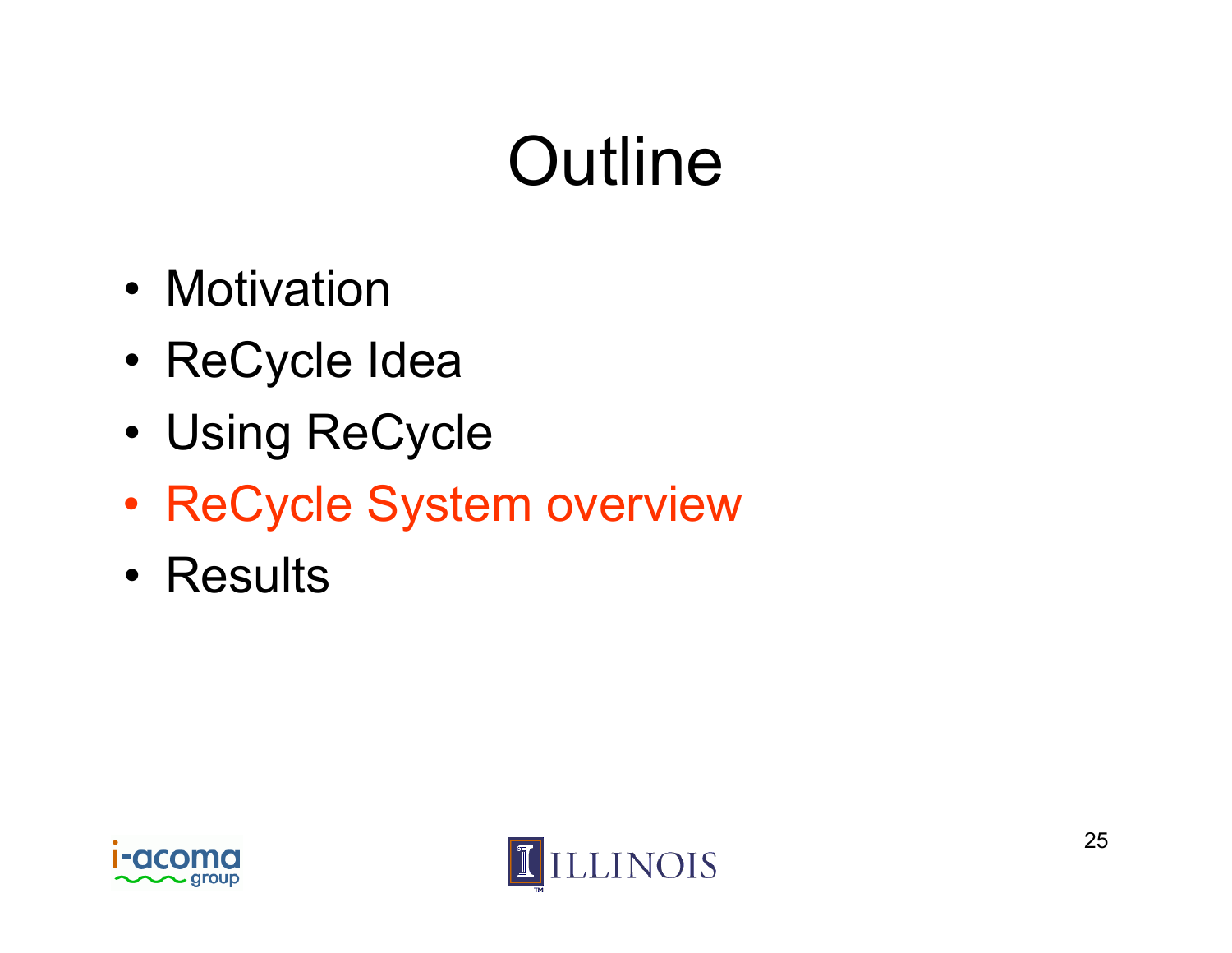# Overall ReCycle System





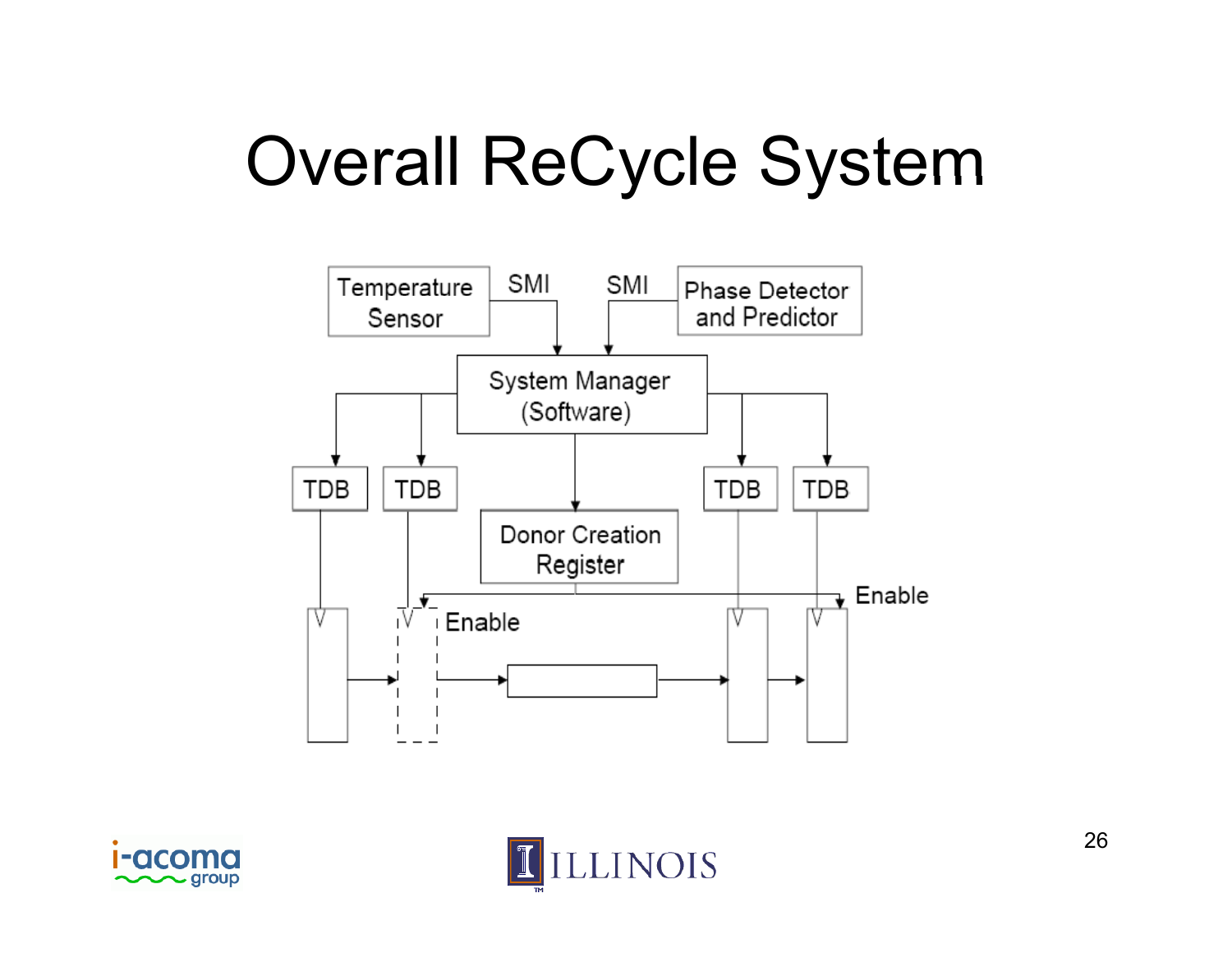# **Outline**

- Motivation
- •ReCycle Idea
- •• Using ReCycle
- •ReCycle System overview
- Results



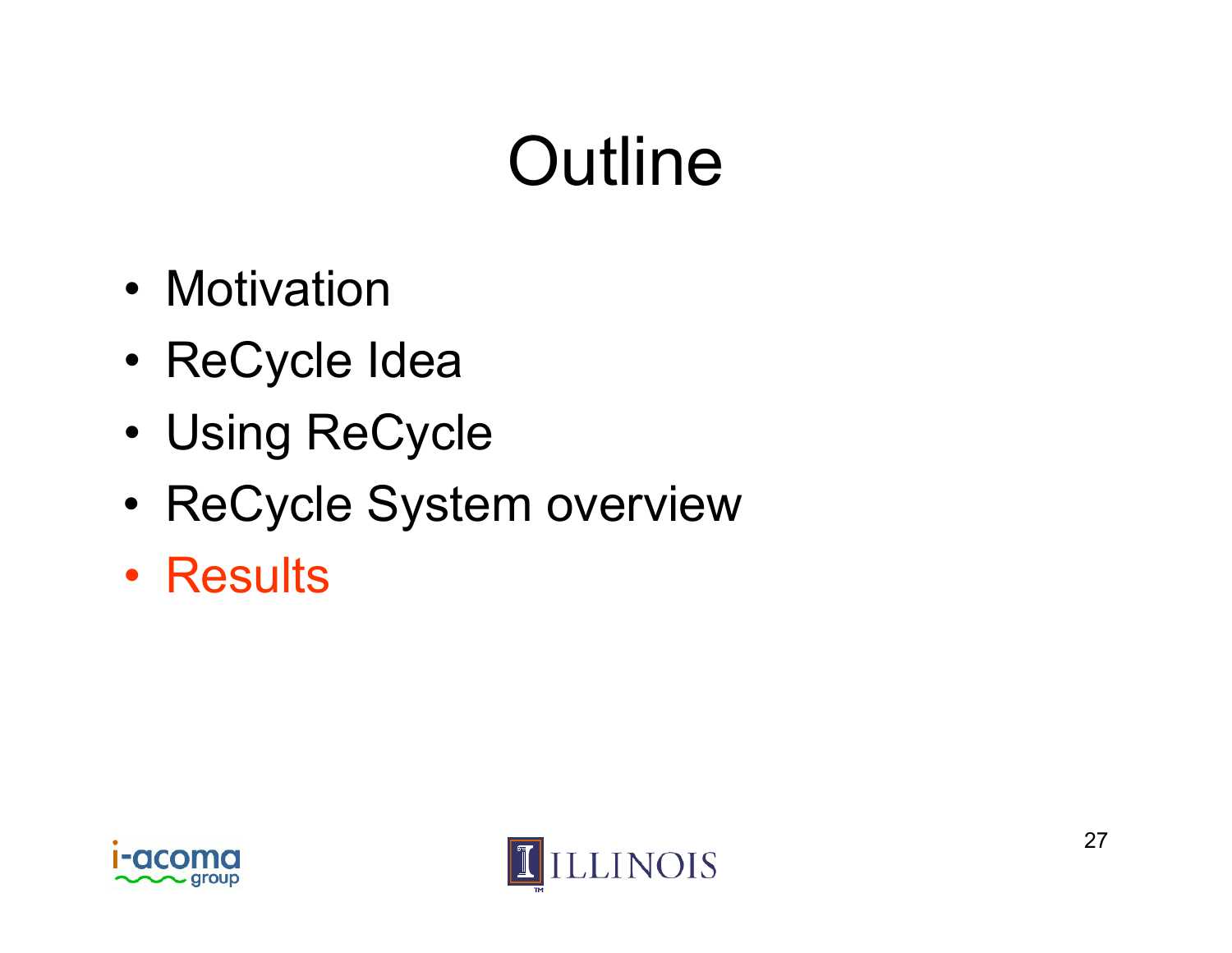## **Results**

- Timing Issues
- Frequency
- •• Adding Donor Stages
- Overall Performance and Power
- Eliminating Repeaters



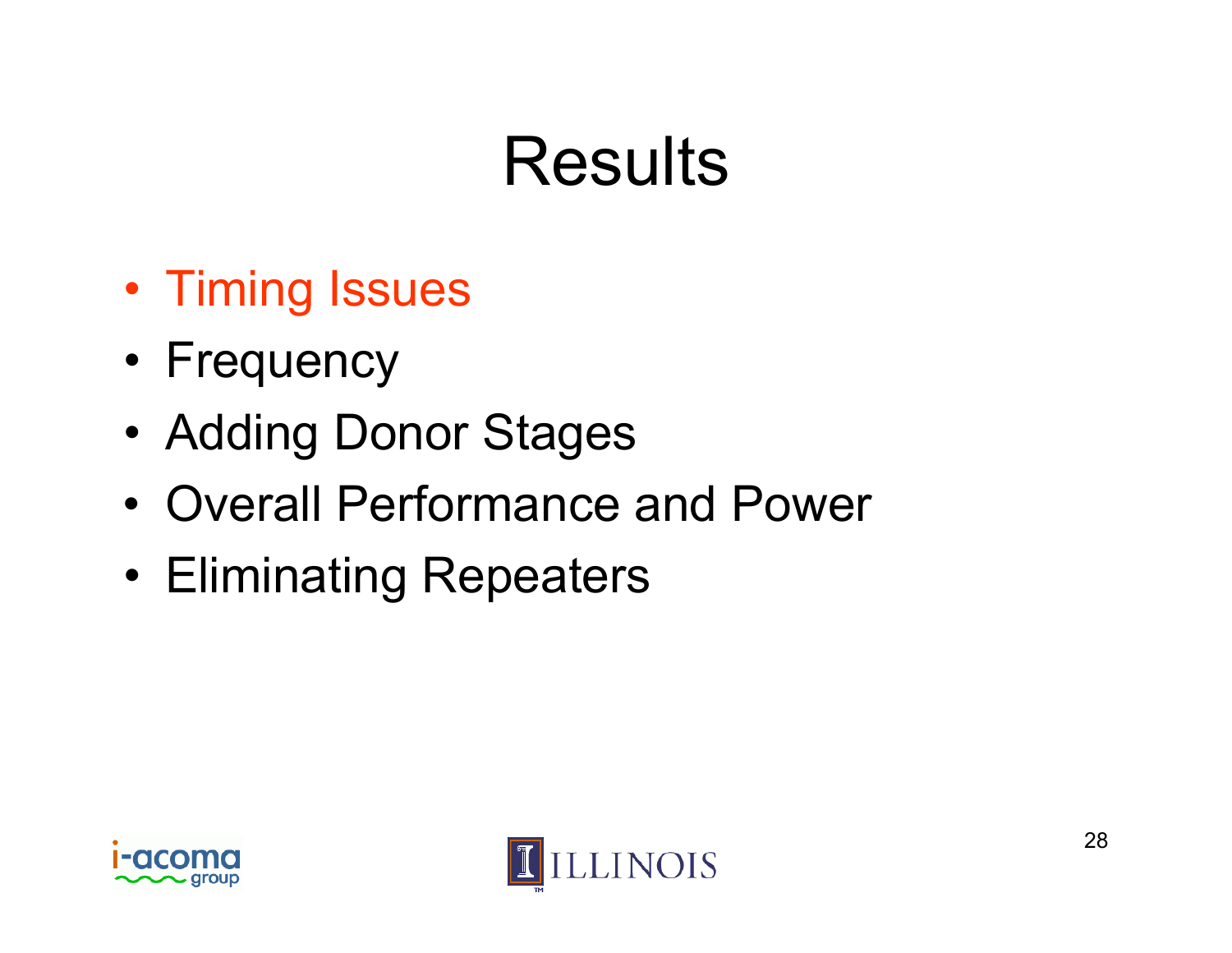### Histogram of Critical Pipeline Loops



Influencing factors:

- Number of logical stages in the loop
- Number of physical stages in each logical stage
- Relative number of feedback paths



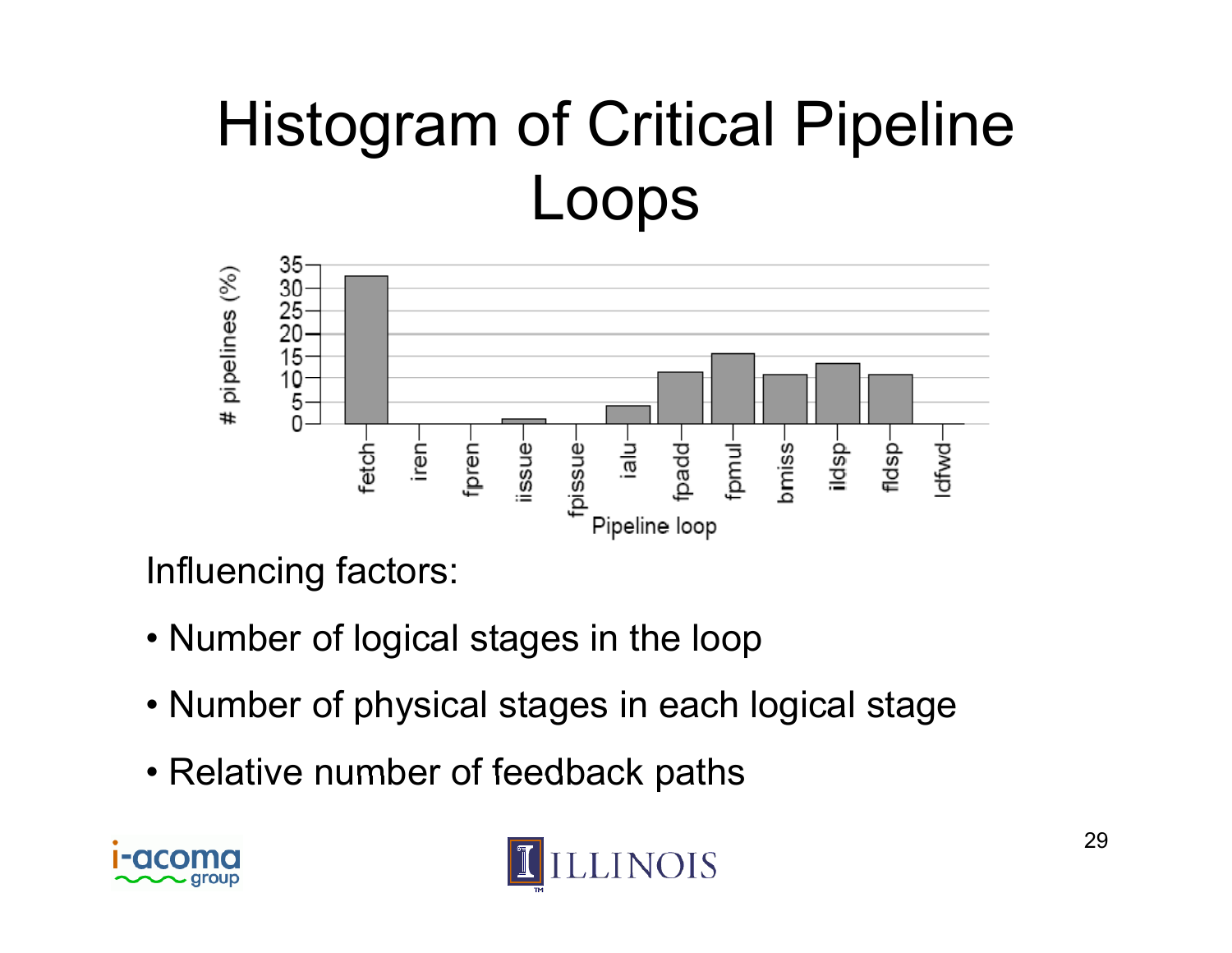## Average Slack Per Stage



All non-critical pipeline loops have unused slack



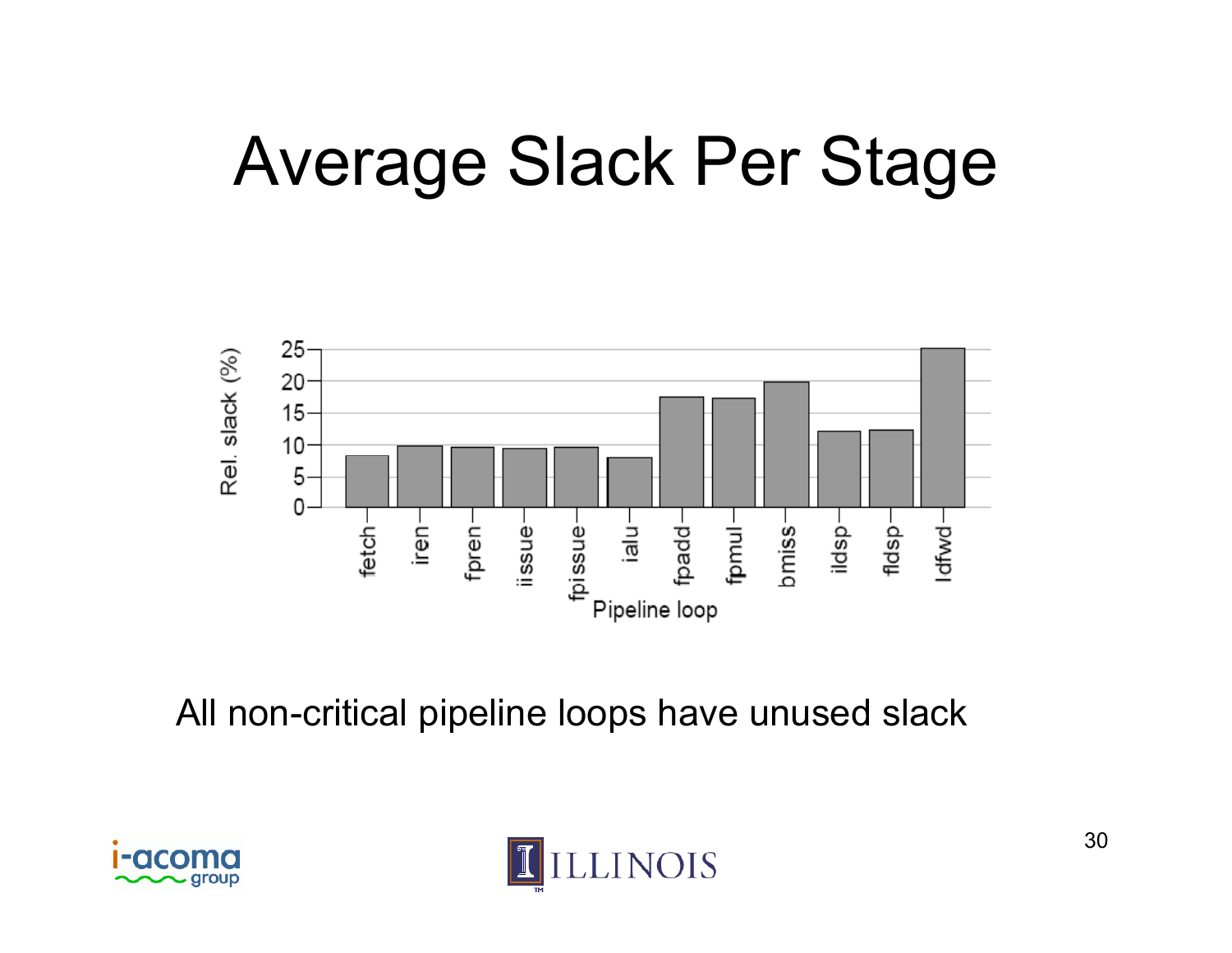# Skew Versus Correlation Length



Average skew is a measure of stage imbalance



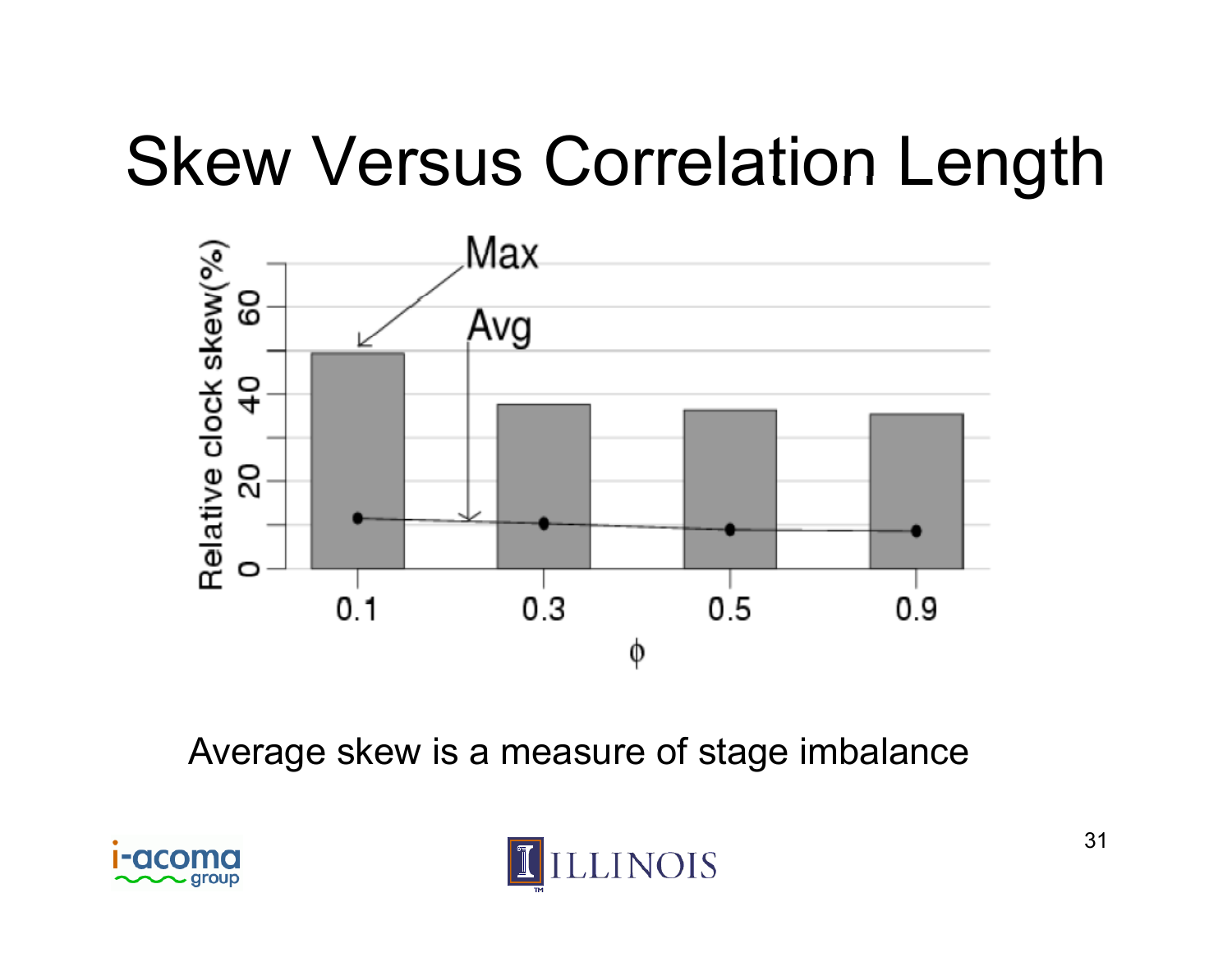## Skew Versus Logic Depth





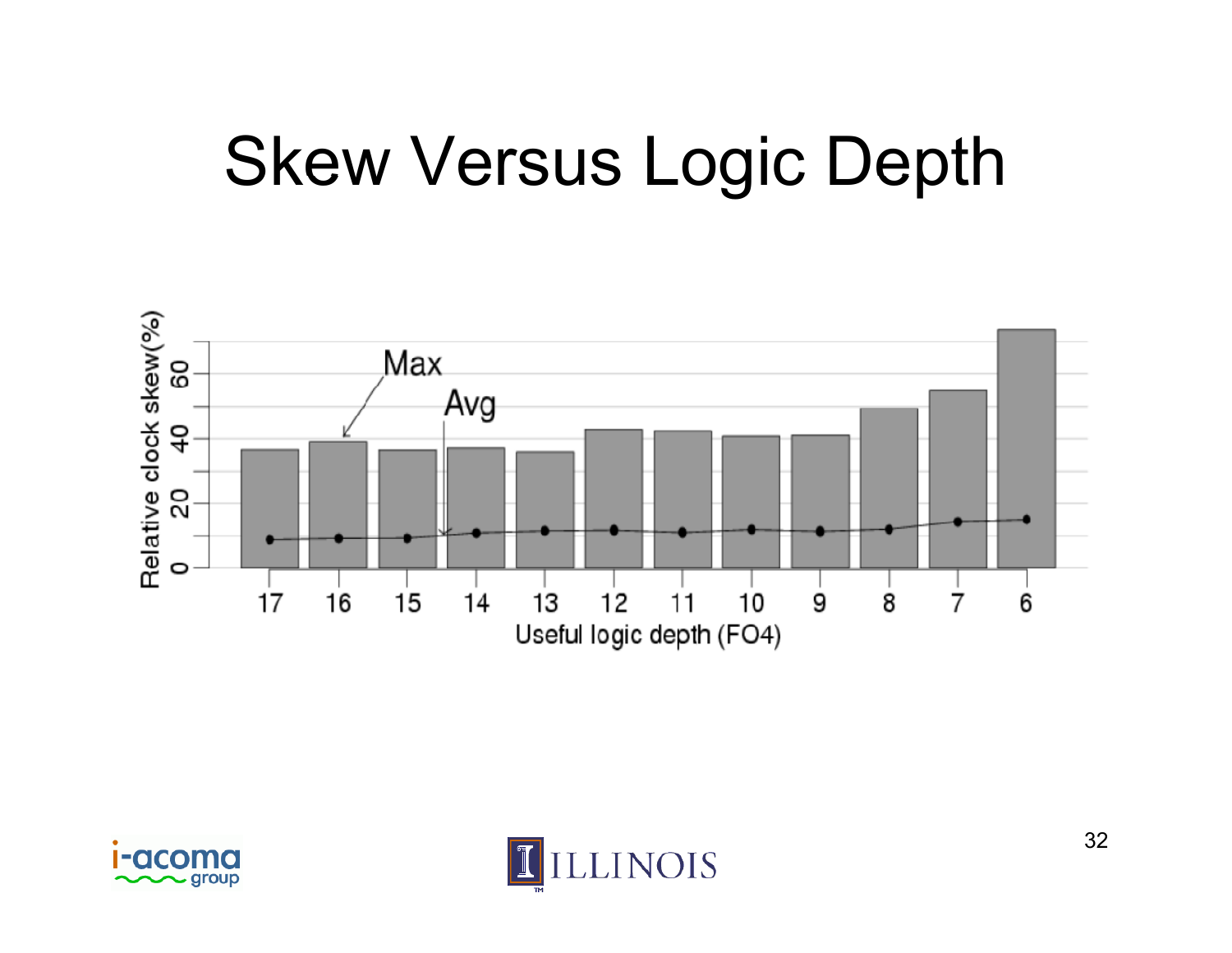## **Results**

- Timing Issues
- Frequency
- •• Adding Donor Stages
- Overall Performance and Power
- Eliminating Repeaters



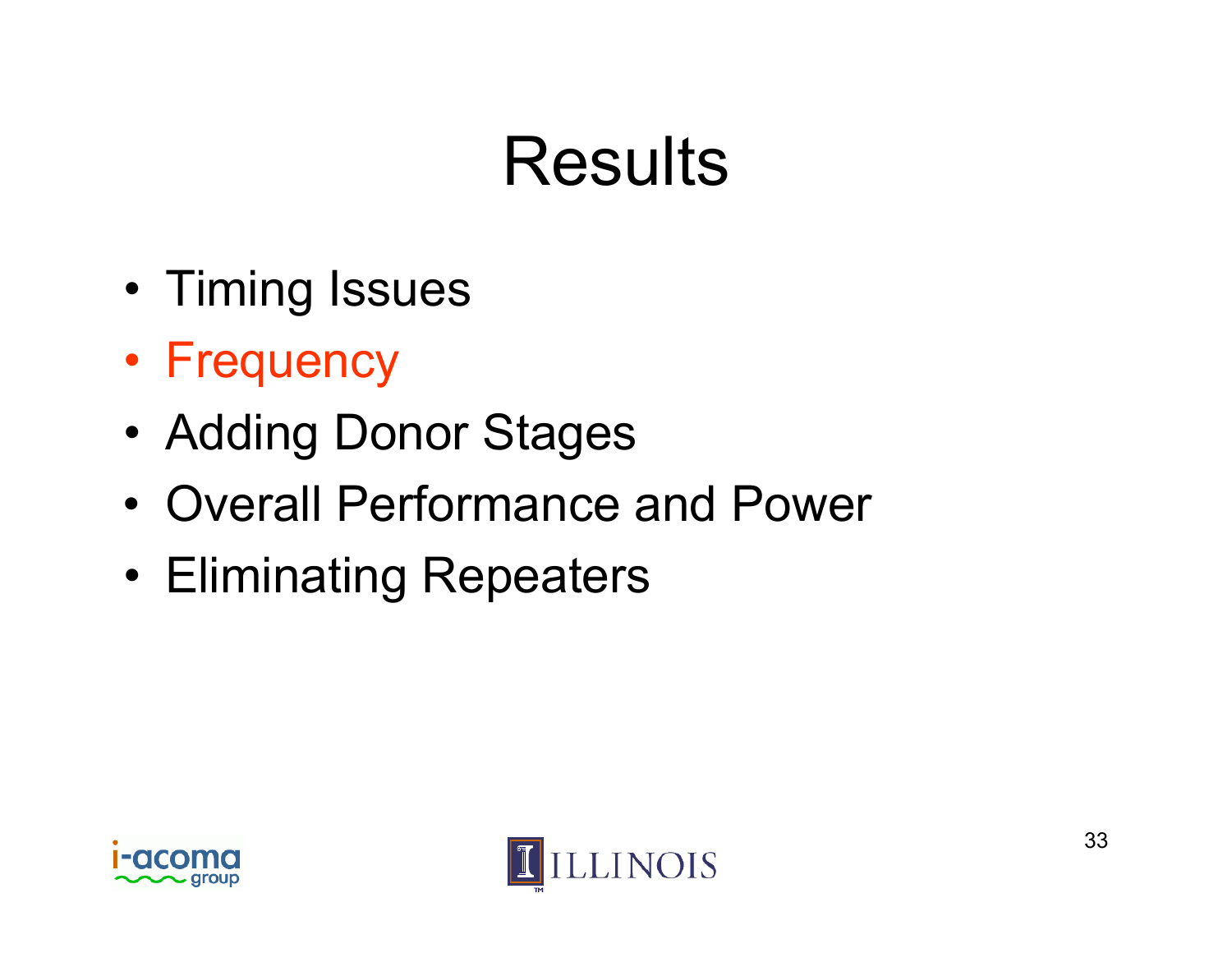#### Pipeline Frequency





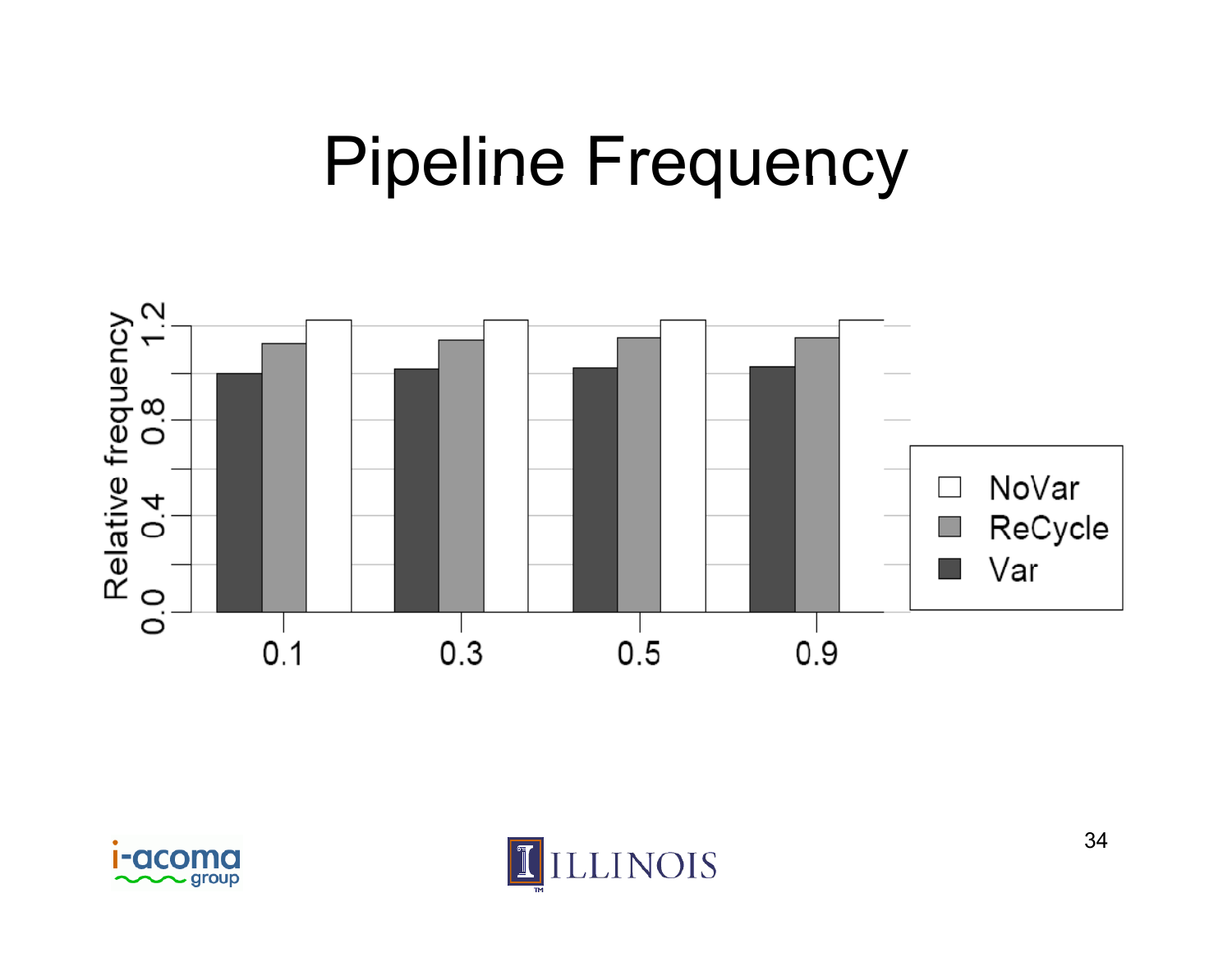

aroup

35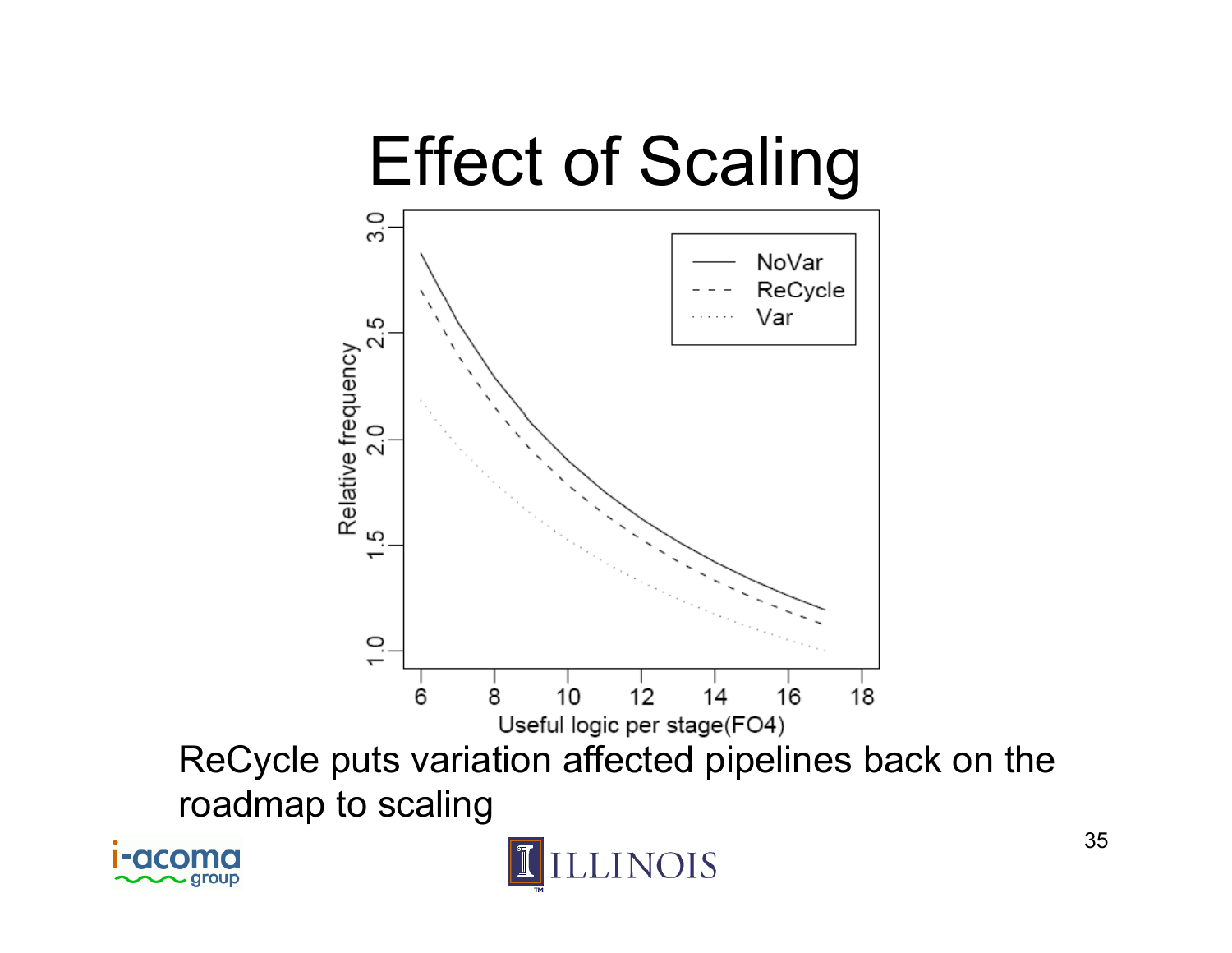## **Results**

- Timing Issues
- Frequency
- •• Adding Donor Stages
- Overall Performance and Power
- Eliminating Repeaters



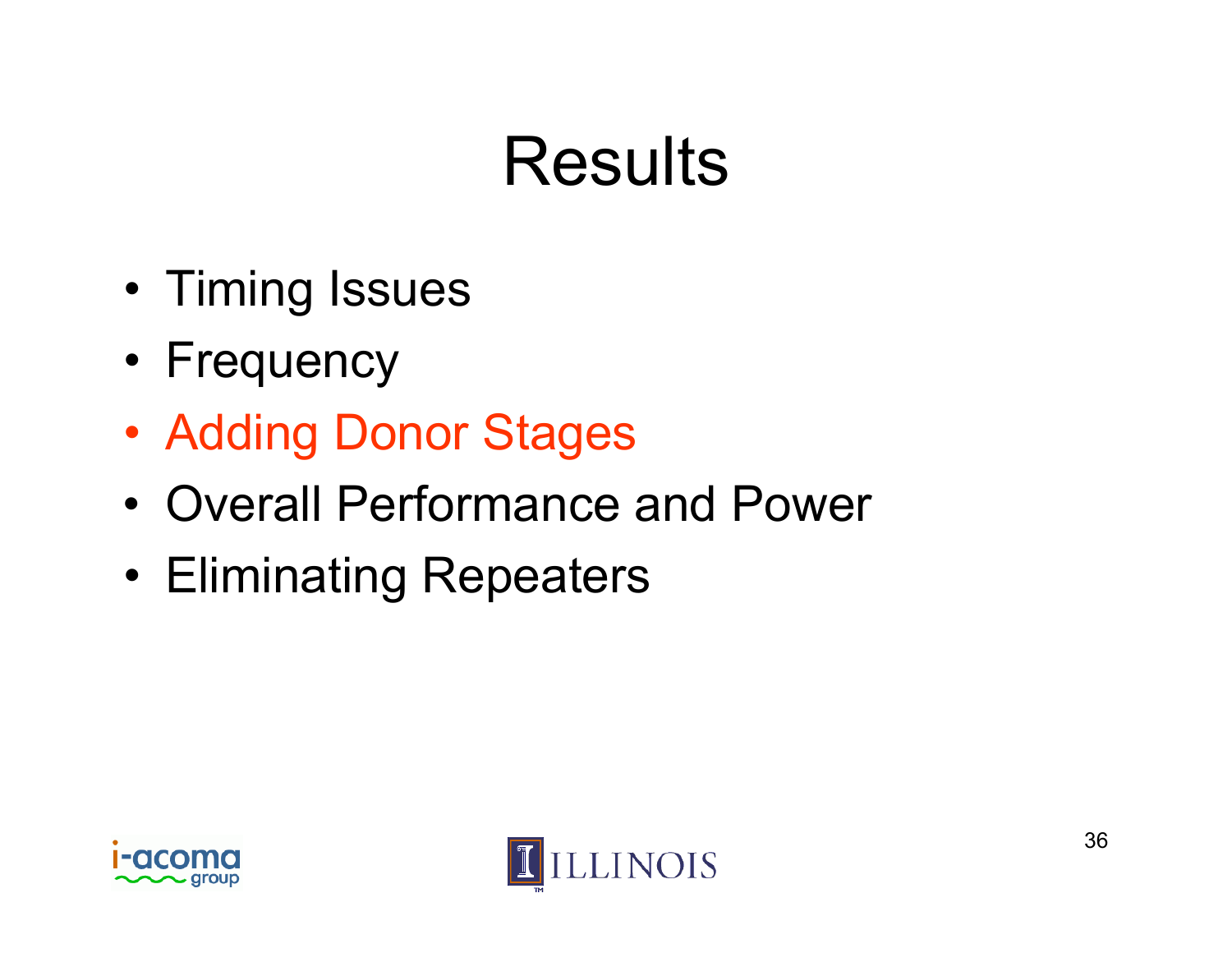## Adding Donor Stages





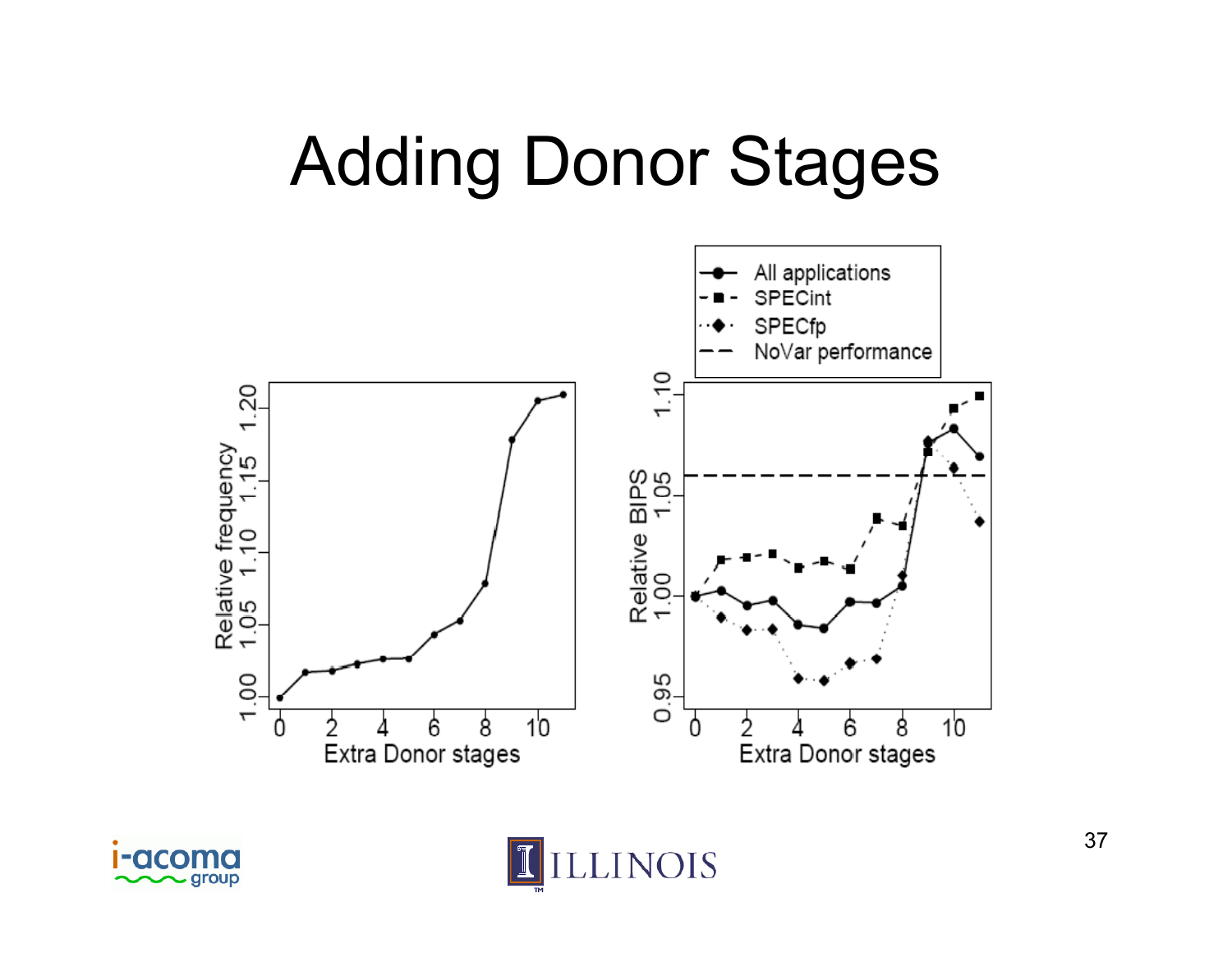#### **Number of Donor Stages Needed**





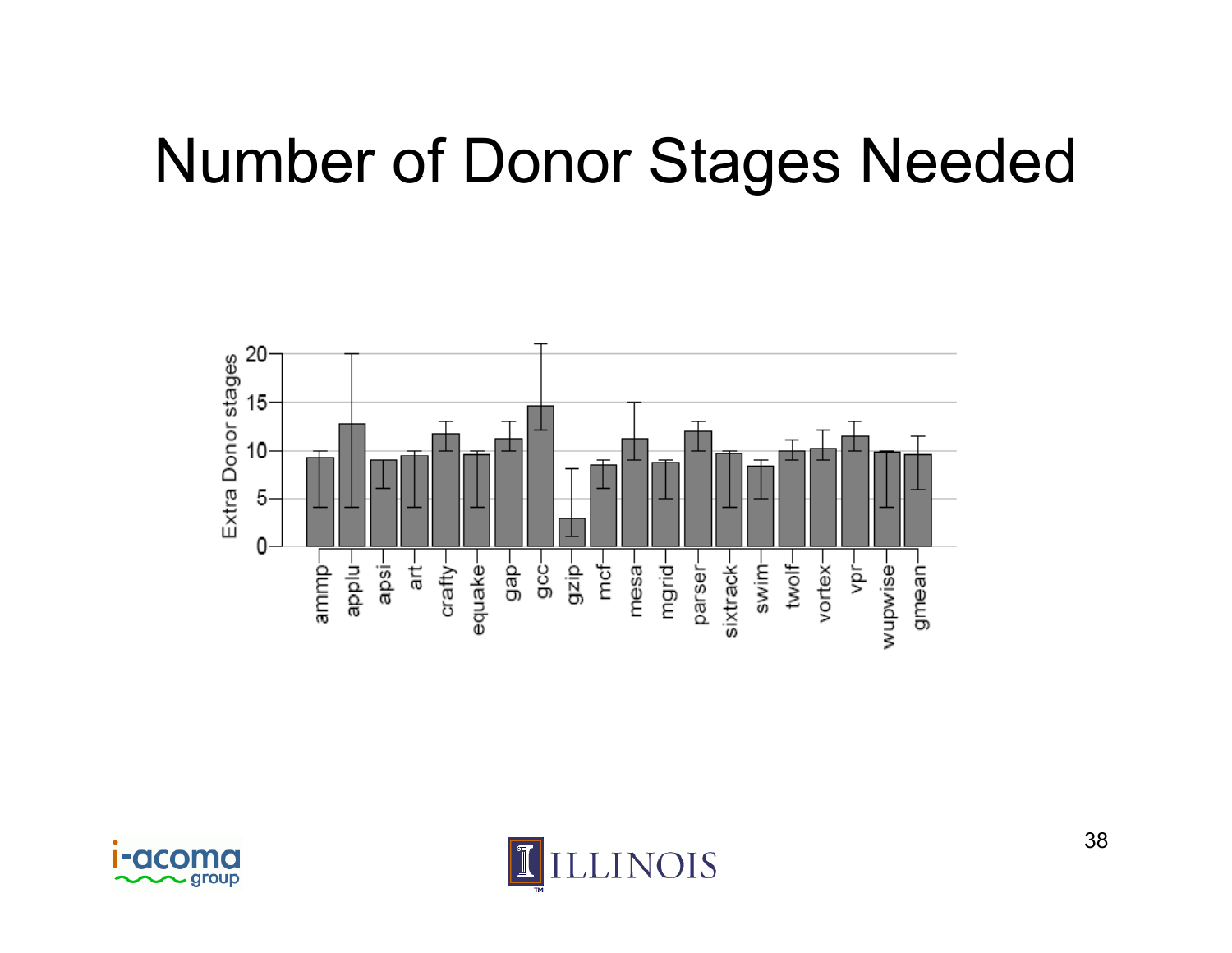## **Results**

- Timing Issues
- Frequency
- •• Adding Donor Stages
- Overall Performance and Power
- Eliminating Repeaters



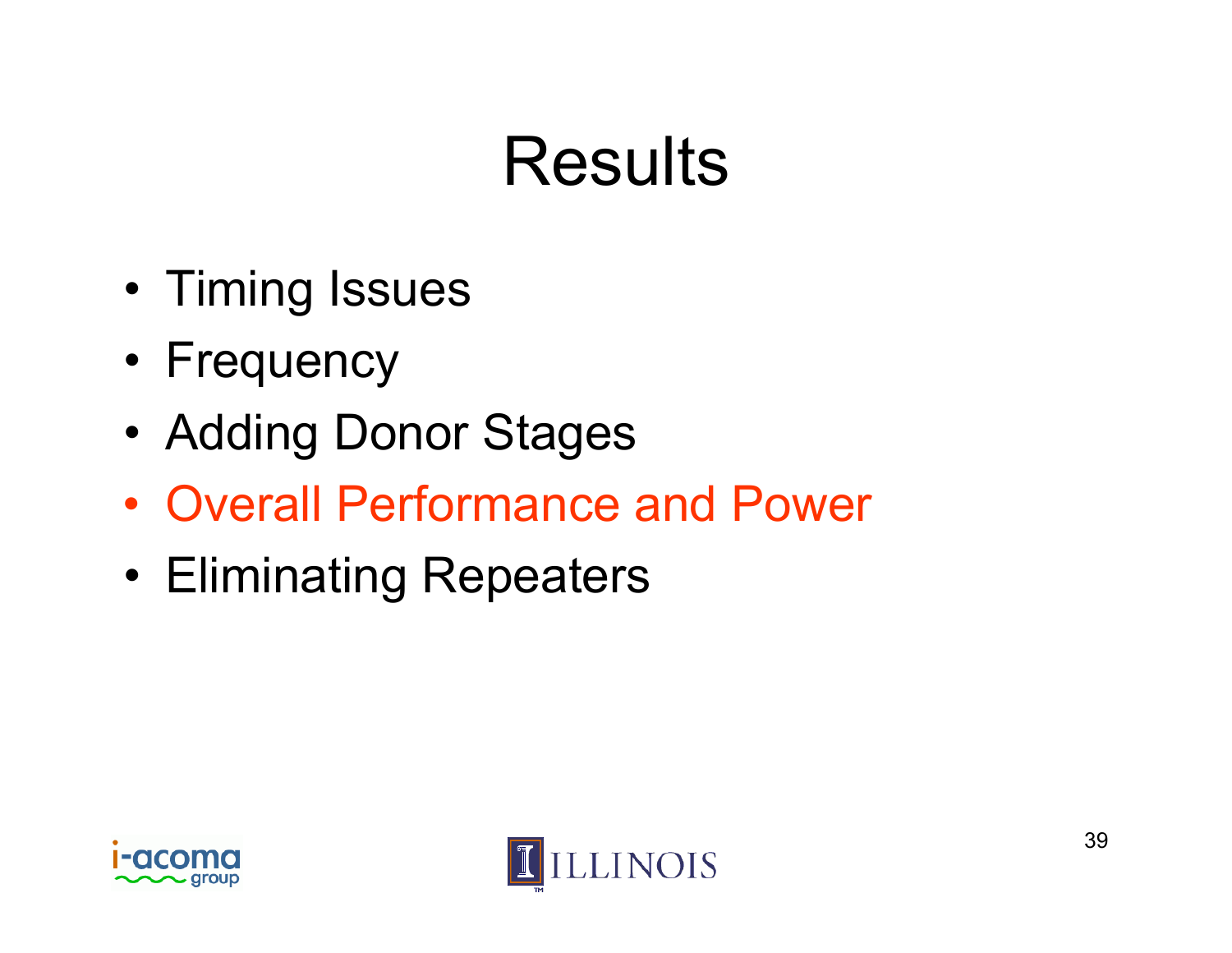#### Performance





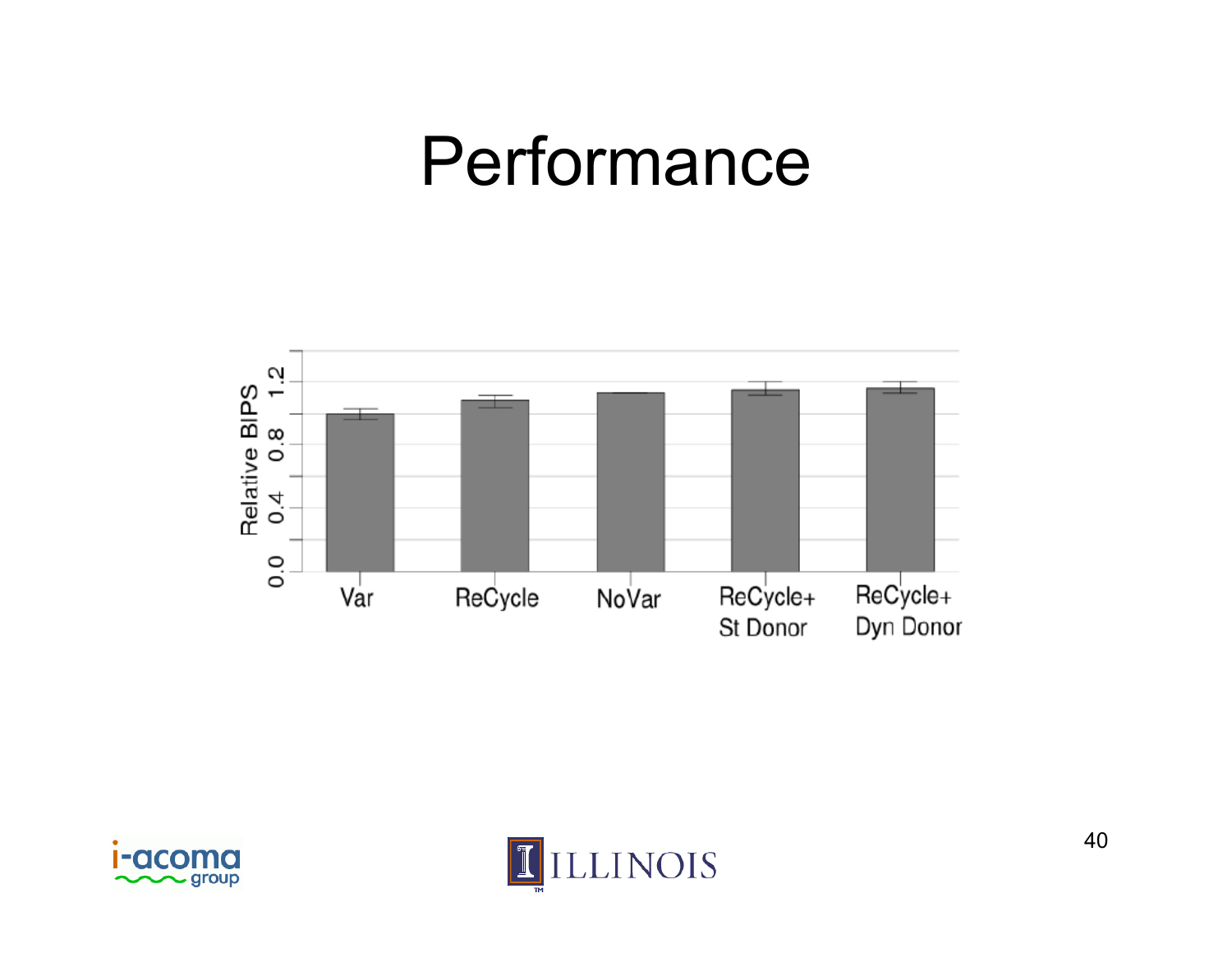#### Dynamic Power





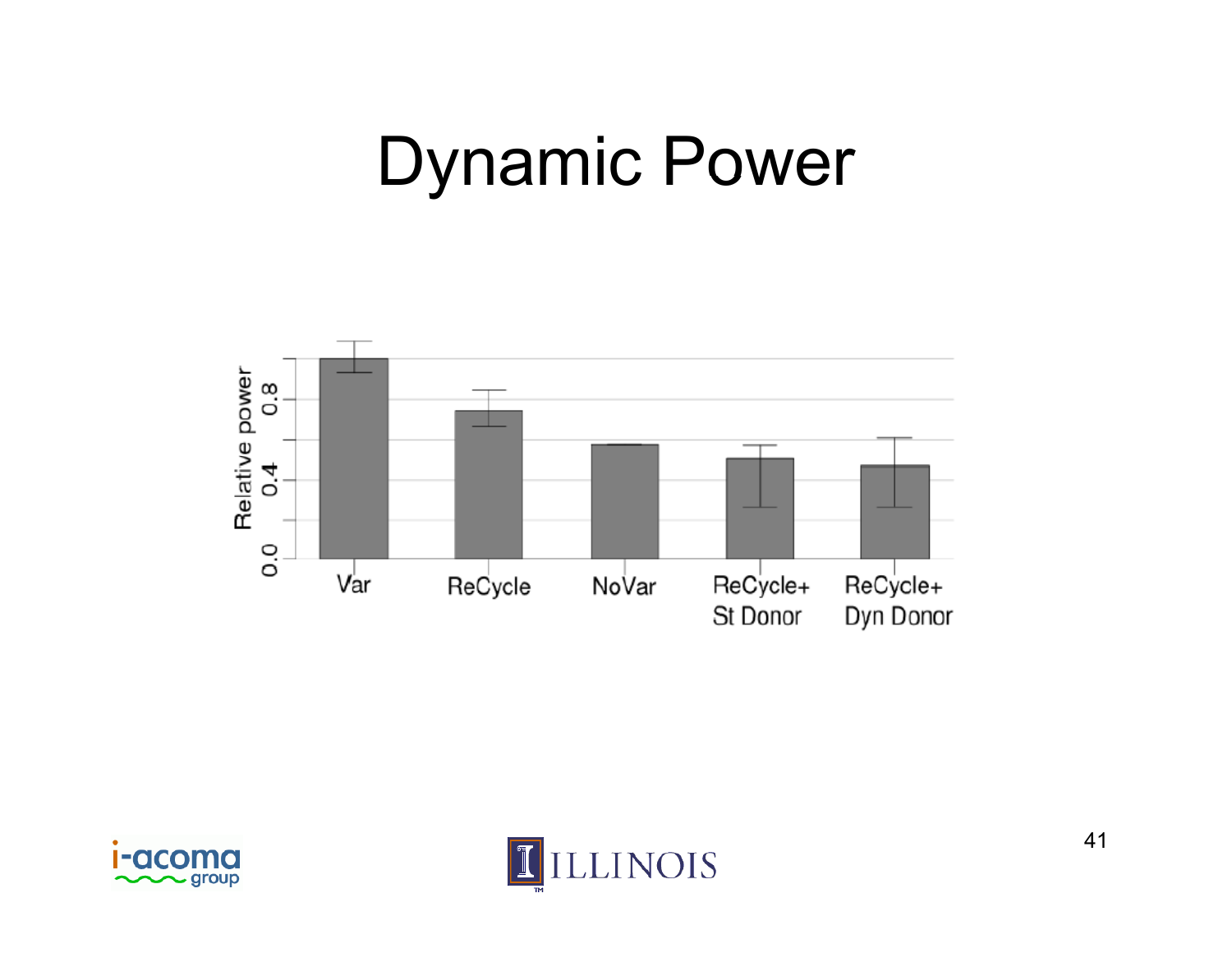## **Results**

- Timing Issues
- Frequency
- •• Adding Donor Stages
- Overall Performance and Power
- Eliminating Repeaters



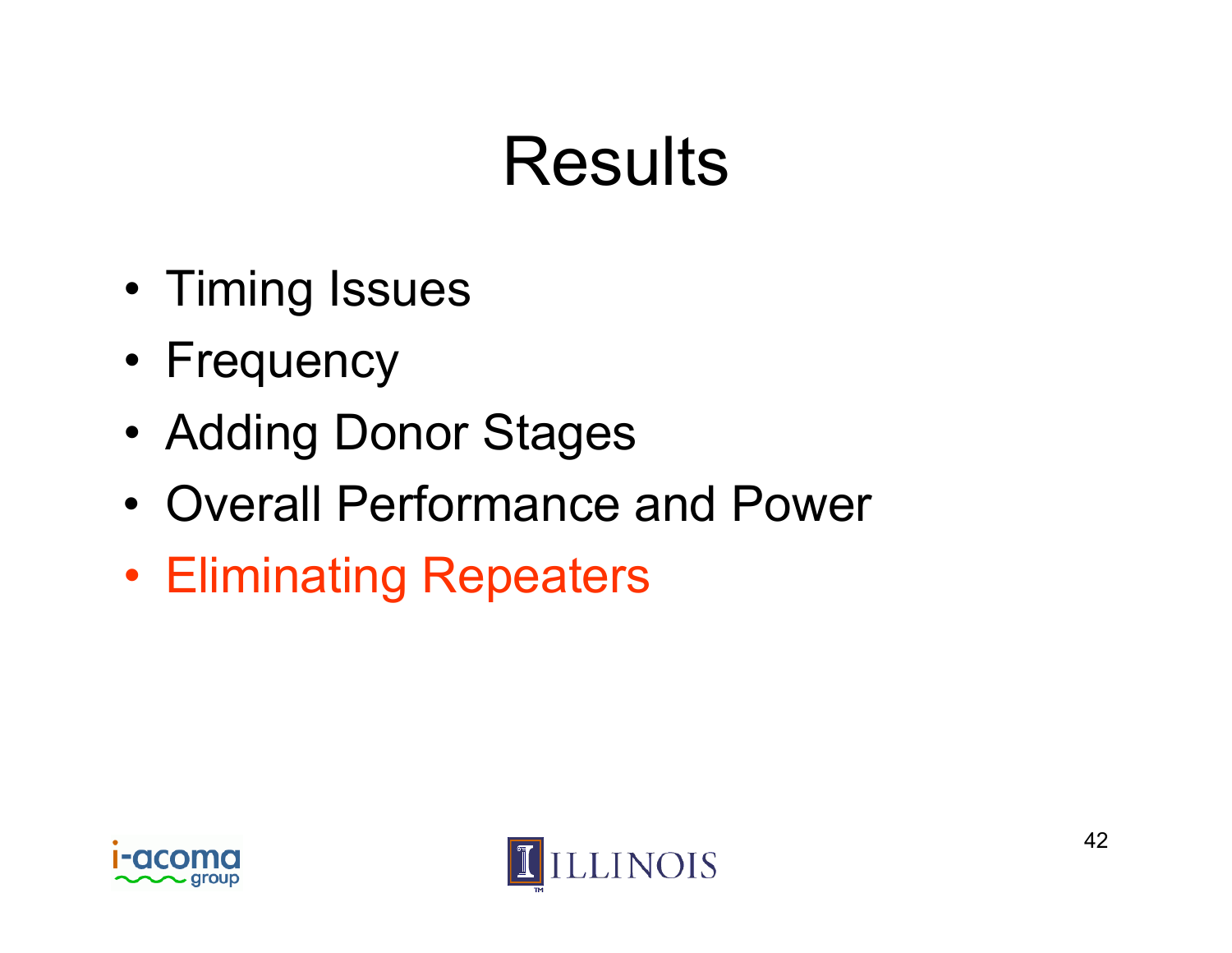#### Fraction of Repeaters Eliminated